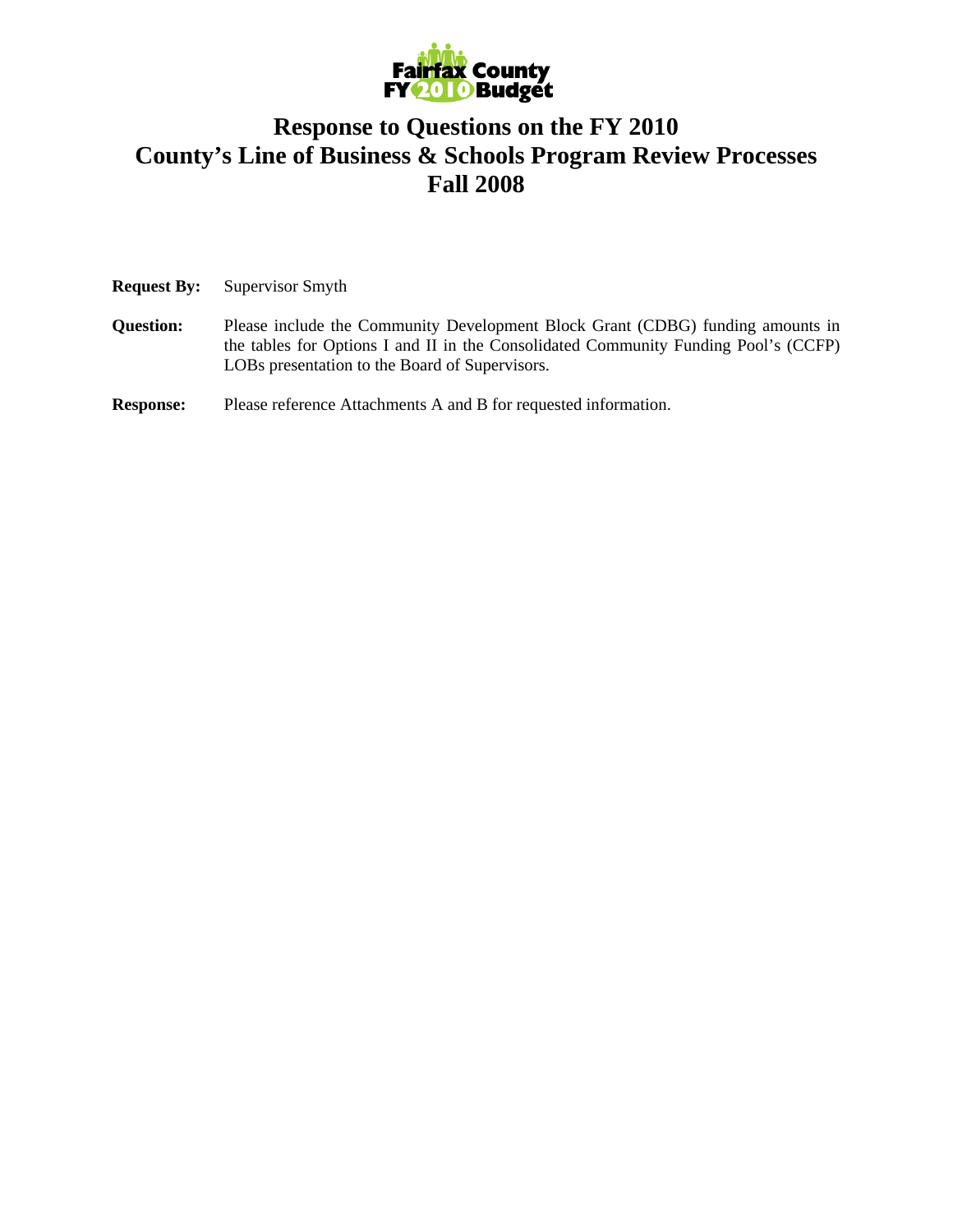## **Attachment A OPTION I**

**Proposed Program Reductions in Prevention & Ongoing Assistance for Independent Living (Excluding Health & Housing Programs)** 

| <b>Program Name</b>                                                                                             | <b>Organization</b>                                      | <b>CDBG</b><br><b>No Cuts</b> | <b>Original</b><br><b>FY 2009</b><br><b>General Fund</b><br><b>Award Amount</b> | <b>New 2010</b><br><b>General Fund</b><br><b>Award Amount</b> |  |  |  |
|-----------------------------------------------------------------------------------------------------------------|----------------------------------------------------------|-------------------------------|---------------------------------------------------------------------------------|---------------------------------------------------------------|--|--|--|
|                                                                                                                 | <b>PRIORITY I - PREVENTION</b>                           |                               |                                                                                 |                                                               |  |  |  |
| Annandale Safe Youth Project                                                                                    | <b>Alternative House</b>                                 |                               | \$50,000                                                                        | \$0                                                           |  |  |  |
| Culmore Safe Youth Project                                                                                      | <b>Alternative House</b>                                 |                               | \$50,900                                                                        | \$0                                                           |  |  |  |
| Culmore Youth Outreach Program                                                                                  | <b>Alternative House</b>                                 |                               | \$85,281                                                                        | \$0                                                           |  |  |  |
| Hermanos y Hermanas Mayores Latino<br>Outreach Initiative                                                       | Big Brothers/Big Sisters of the<br>National Capital Area |                               | \$100,000                                                                       | \$0                                                           |  |  |  |
| Chantilly Mews Family Preservation Project                                                                      | Black Women United for Action                            |                               | \$82,483                                                                        | \$0                                                           |  |  |  |
| BGCGW Fairfax Character Clubs - A Unique Boys & Girls Clubs of Greater<br>Approach to Out-of-School Programming | Washington, Inc.                                         |                               | \$50,000                                                                        | \$0                                                           |  |  |  |
| Virginia Ely Senior Rental Assistance<br>Program                                                                | Catholics for Housing                                    |                               | \$109,250                                                                       | \$109,250                                                     |  |  |  |
| Childhelp Mentoring & Tutoring Program                                                                          | Childhelp Children's Center of<br>Virginia               |                               | \$30,000                                                                        | \$0                                                           |  |  |  |
| Program for Court Supervised & Other At<br><b>Risk Youth</b>                                                    | <b>Community Mediation Services,</b><br>Inc.             |                               | \$73,000                                                                        | \$0                                                           |  |  |  |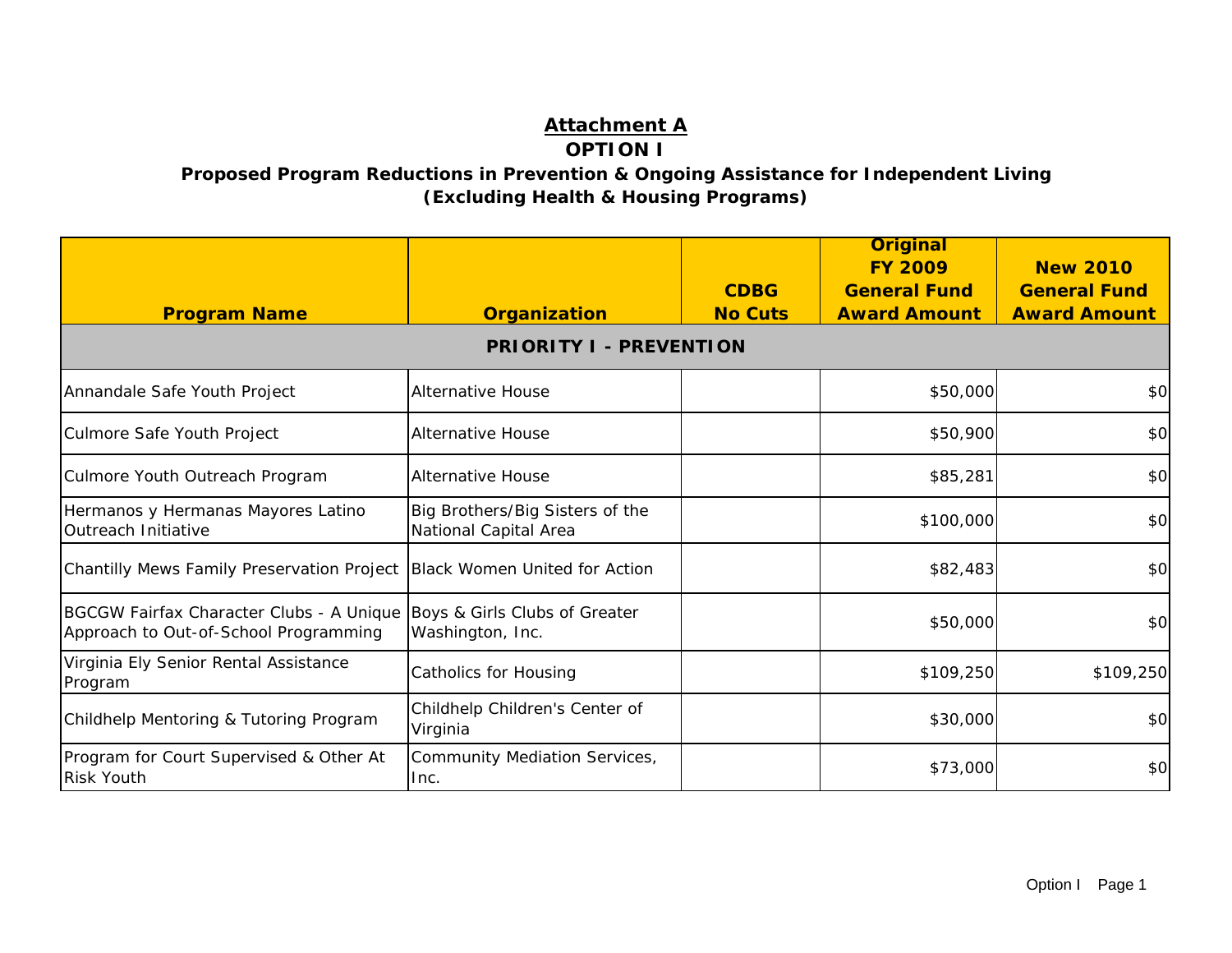|                                                                                                    |                                                            |                               | <b>Original</b><br><b>FY 2009</b>          | <b>New 2010</b>                            |
|----------------------------------------------------------------------------------------------------|------------------------------------------------------------|-------------------------------|--------------------------------------------|--------------------------------------------|
| <b>Program Name</b>                                                                                | <b>Organization</b>                                        | <b>CDBG</b><br><b>No Cuts</b> | <b>General Fund</b><br><b>Award Amount</b> | <b>General Fund</b><br><b>Award Amount</b> |
| ADDRESS (Aggressive Dynamic Debt<br>Reduction, Elimination & Savings<br>Strategies)                | Homestretch, Inc.                                          | \$23,600                      | \$0                                        | \$0                                        |
| Housing Counseling Case Management &<br><b>Supportive Services</b>                                 | Housing & Community Services of<br>Northern Virginia, Inc. |                               | \$190,000                                  | \$190,000                                  |
| Screen Treat Educate Program                                                                       | Jeanie Schmidt Free Clinic                                 |                               | \$75,000                                   | \$75,000                                   |
| Helping Troubled Children & Teens by<br><b>Strengthening Families</b>                              | Jewish Social Service Agency                               |                               | \$49,000                                   | \$0                                        |
| Family & Youth Counseling for Korean<br>Americans in Fairfax County                                | Korean American Family<br>Counseling Center                |                               | \$18,500                                   | \$0                                        |
| Mental Health Resource Project for the<br>Asian Community                                          | Korean Community Service<br>Center of Greater Washington   |                               | \$40,000                                   | \$0                                        |
| Prevention                                                                                         | Lorton Community Action Center                             |                               | \$123,009                                  | \$0                                        |
| <b>HIV Prevention Education for Youth</b>                                                          | Northern Virginia AIDS Ministry                            |                               | \$47,408                                   | \$0                                        |
| Pals Mentoring/Access Advocacy                                                                     | Northern Virginia AIDS Ministry                            |                               | \$20,581                                   | \$20,581                                   |
| Fairfax Accessible Medication Program                                                              | Northern Virginia Family Service                           |                               | \$37,509                                   | \$37,509                                   |
| Leadership in Education, Achievement, and Northern Virginia Family Service<br>Diversity (L.E.A.D.) | (formerly CMHS)                                            |                               | \$255,200                                  | \$0                                        |
| Restoring Relationships Among Youth                                                                | Northern Virginia Mediation<br>Services                    |                               | \$29,800                                   | \$0                                        |
| Herndon Enrichment Program                                                                         | Reston Interfaith, Inc.                                    |                               | \$29,000                                   | \$0                                        |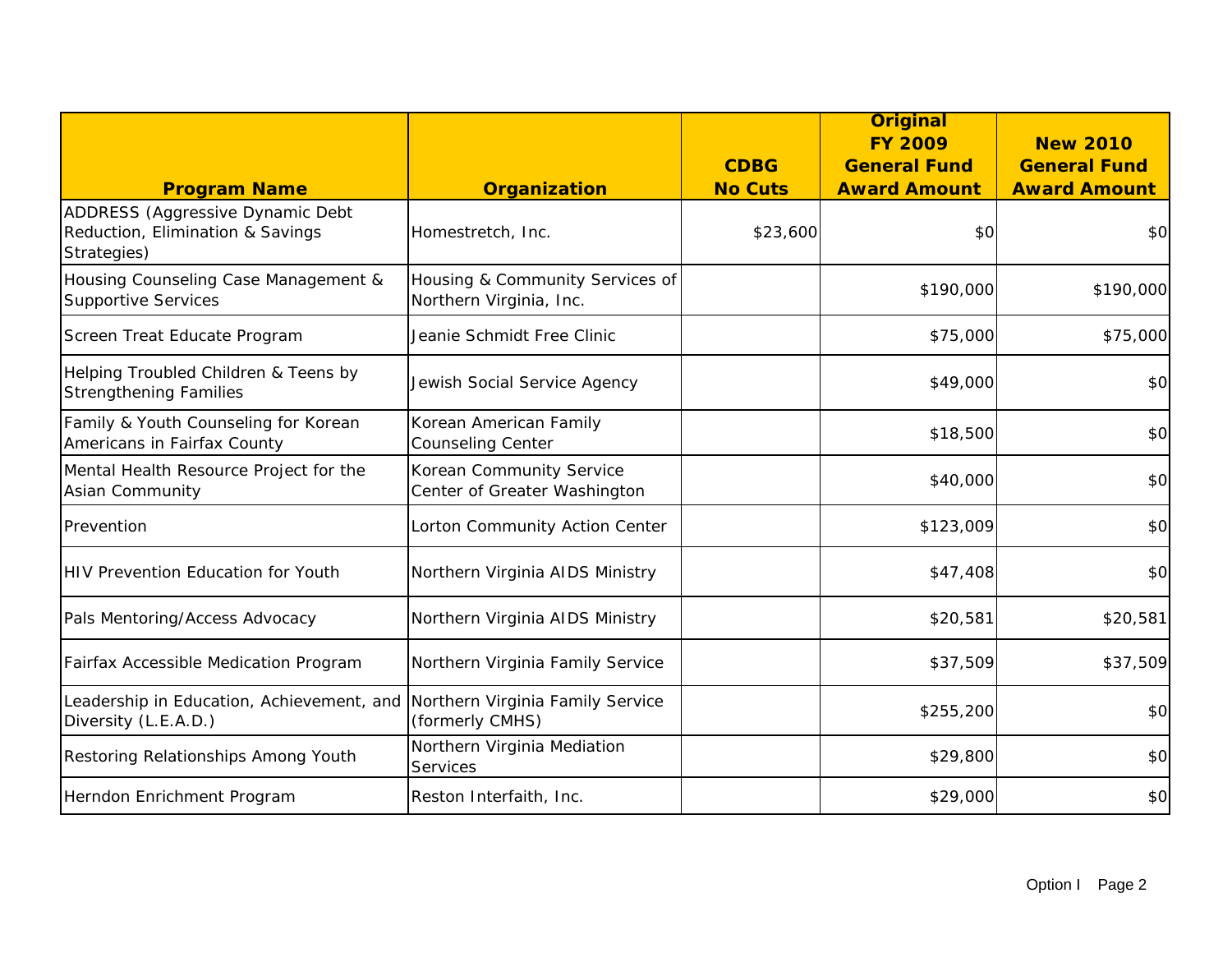|                                                             |                                                      | <b>CDBG</b>    | <b>Original</b><br><b>FY 2009</b><br><b>General Fund</b> | <b>New 2010</b><br><b>General Fund</b> |  |
|-------------------------------------------------------------|------------------------------------------------------|----------------|----------------------------------------------------------|----------------------------------------|--|
| <b>Program Name</b>                                         | <b>Organization</b>                                  | <b>No Cuts</b> | <b>Award Amount</b>                                      | <b>Award Amount</b>                    |  |
| <b>Educational Parent Support Groups</b>                    | SCAN of Northern Virginia                            |                | \$22,000                                                 | \$0                                    |  |
| <b>Bilingual Housing Rehabilitation Specialist</b>          | Town of Herndon                                      | \$86,000       | \$0                                                      | \$0                                    |  |
| Youth Empowerment Leadership Program<br>(YELP)              | <b>United Community Ministries</b><br>(UCM)          |                | \$91,000                                                 | \$0                                    |  |
| Building for the Future                                     | <b>Wesley Housing Development</b><br>Corporation     |                | \$67,644                                                 | \$0                                    |  |
| <b>Promising Futures</b>                                    | <b>Wesley Housing Development</b><br>Corporation     |                | \$41,500                                                 | \$0                                    |  |
| <b>Supportive Services</b>                                  | Wesley Housing Development<br>Corporation            | \$63,000       | \$0                                                      | \$0                                    |  |
|                                                             | <b>SUMMARY OF PROPOSED REDUCTIONS FOR PRIORITY I</b> |                |                                                          |                                        |  |
| <b>Funding Totals</b>                                       |                                                      | \$172,600      | \$1,768,065                                              | \$432,340                              |  |
| <b>Combined funding for 2010</b><br>$(GF + CDBG)$           |                                                      |                |                                                          | \$604,940                              |  |
| <b>Total Value of Deleted Programs</b>                      | \$1,335,725                                          |                |                                                          |                                        |  |
| <b>PRIORITY II - CRISIS INTERVENTION - NO CUTS PROPOSED</b> |                                                      |                |                                                          |                                        |  |
| Family Emergency Assistance                                 | Annandale Christian Community<br>for Action (ACCA)   |                | \$65,000                                                 | \$65,000                               |  |
| Nutrition/Hygiene                                           | Annandale Christian Comm. for<br>Action (ACCA)       |                | \$22,400                                                 | \$22,400                               |  |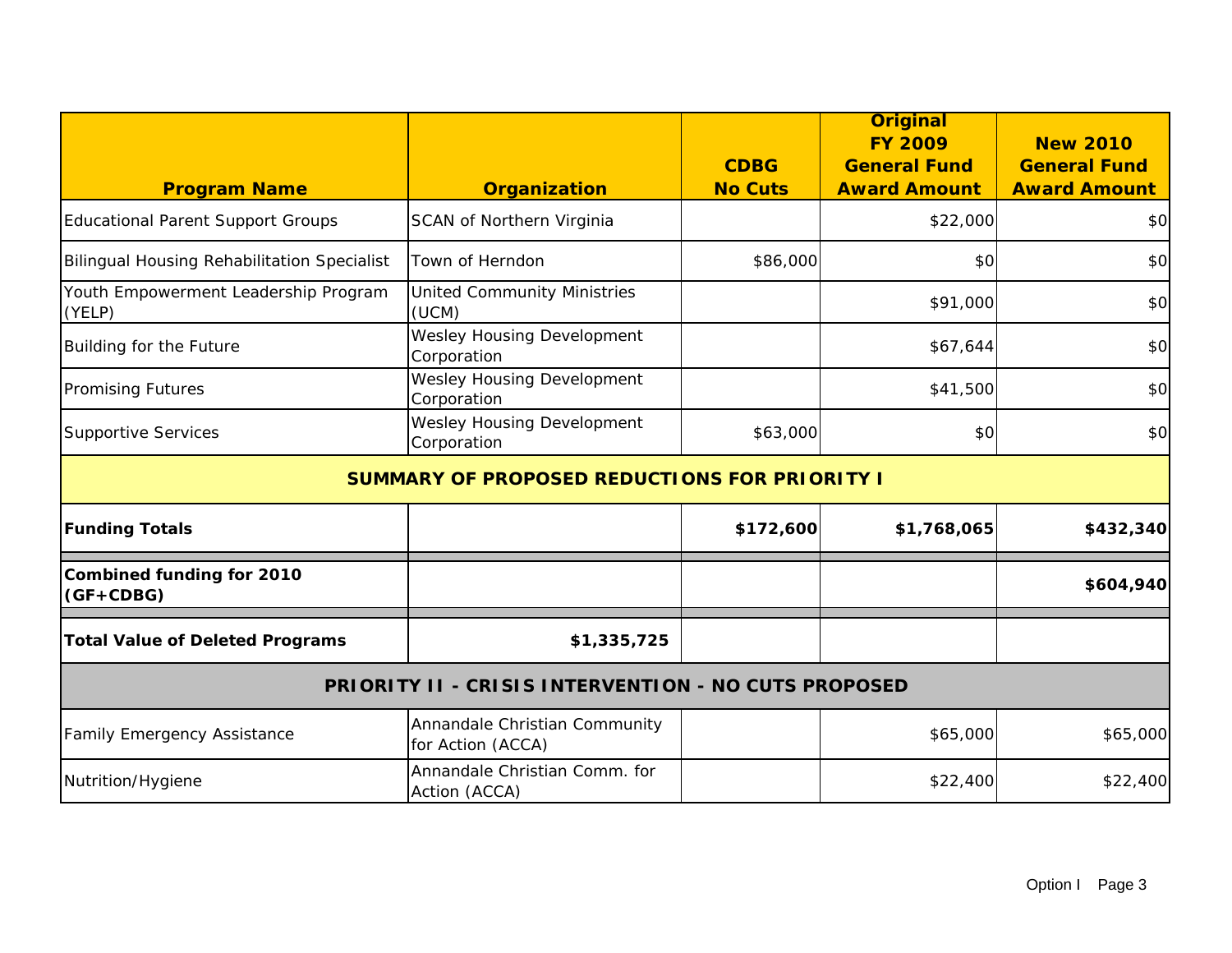|                                                                                                                                                    |                                                 | <b>CDBG</b>    | <b>Original</b><br><b>FY 2009</b><br><b>General Fund</b> | <b>New 2010</b><br><b>General Fund</b> |
|----------------------------------------------------------------------------------------------------------------------------------------------------|-------------------------------------------------|----------------|----------------------------------------------------------|----------------------------------------|
| <b>Program Name</b>                                                                                                                                | <b>Organization</b>                             | <b>No Cuts</b> | <b>Award Amount</b>                                      | <b>Award Amount</b>                    |
| Victims of Violence, Exploitation &<br>Trafficking Assistance (VVETA)                                                                              | Boat People SOS, Inc.                           |                | \$77,604                                                 | \$77,604                               |
| Prevention & Intervention of Child Abuse                                                                                                           | Childhelp Children's Center of<br>Virginia      |                | \$56,716                                                 | \$56,716                               |
| <b>Emergency Needs Assistance</b>                                                                                                                  | ECHO, Inc.                                      |                | \$35,000                                                 | \$35,000                               |
| Advocating in Court for the Best Interest of Fairfax Court Appointed Special<br>Children in Crisis due to Abuse and Neglect Advocates (CASA), Inc. |                                                 |                | \$203,000                                                | \$203,000                              |
| For Immediate Sympathetic Help<br>(Financial)                                                                                                      | Fairfax FISH, Inc.                              |                | \$35,400                                                 | \$35,400                               |
| Emergency & Furniture Assistance                                                                                                                   | Falls Church Community Service<br>Council, Inc. |                | \$56,000                                                 | \$56,000                               |
| <b>Emergency Food</b>                                                                                                                              | Falls Church Community Service<br>Council, Inc. |                | \$18,000                                                 | \$18,000                               |
| Homeless Day Shelter                                                                                                                               | Falls Church Community Service<br>Council, Inc. |                | \$20,000                                                 | \$20,000                               |
| Food for Others Fairfax                                                                                                                            | Food for Others, Inc.                           |                | \$140,000                                                | \$140,000                              |
| Emergency Services - Keeping Families at<br>Home                                                                                                   | Good Shepherd Housing & Family<br>Services      | \$39,900       | \$0                                                      | \$0                                    |
| Herndon-Reston FISH                                                                                                                                | Herndon-Reston FISH, Inc.                       |                | \$70,000                                                 | \$70,000                               |
| Legal-Aid: Access to Justice Project                                                                                                               | Legal Services of No. Va.                       |                | \$99,907                                                 | \$99,907                               |
| Legal Aid - Asian American Domestic<br>Violence Project                                                                                            | Legal Services of Northern<br>Virginia, Inc.    |                | \$20,000                                                 | \$20,000                               |
| Self-Sufficiency Program                                                                                                                           | Lincoln, Lewis, Vannoy                          |                | \$210,000                                                | \$210,000                              |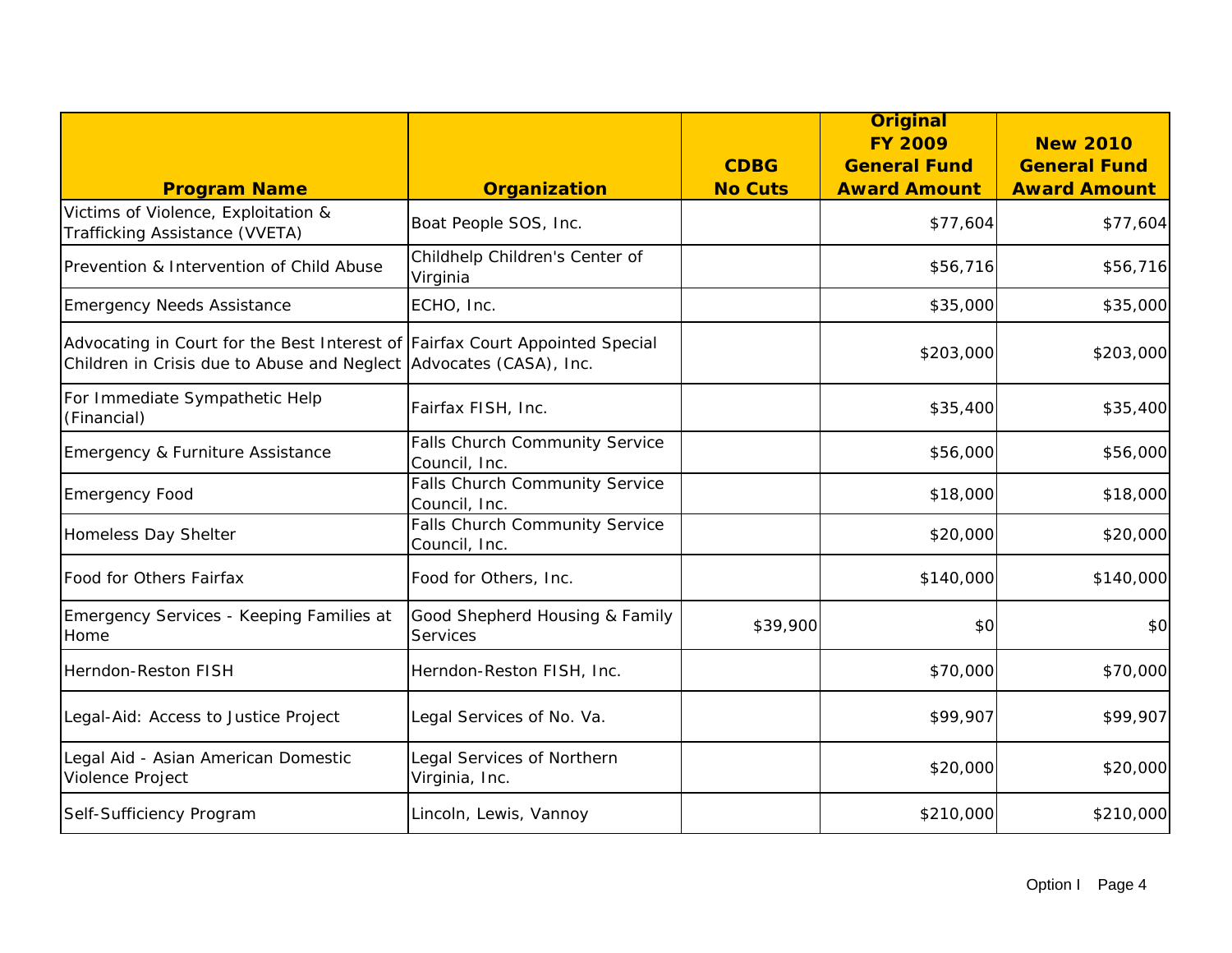| <b>Program Name</b>                                                            | <b>Organization</b>                                       | <b>CDBG</b><br><b>No Cuts</b> | <b>Original</b><br><b>FY 2009</b><br><b>General Fund</b><br><b>Award Amount</b> | <b>New 2010</b><br><b>General Fund</b><br><b>Award Amount</b> |
|--------------------------------------------------------------------------------|-----------------------------------------------------------|-------------------------------|---------------------------------------------------------------------------------|---------------------------------------------------------------|
| <b>Crisis Intervention</b>                                                     | Lorton Community Action Center                            |                               | \$56,884                                                                        | \$56,884                                                      |
| Basic Needs and Life Skills                                                    | <b>United Community Ministries</b><br>(UCM)               |                               | \$122,567                                                                       | \$122,567                                                     |
| <b>Emergency Services</b>                                                      | Western Fairfax Christian<br><b>Ministries</b>            |                               | \$75,000                                                                        | \$75,000                                                      |
| <b>SUMMARY OF PROPOSED REDUCTIONS FOR PRIORITY II - NO REDUCTIONS PROPOSED</b> |                                                           |                               |                                                                                 |                                                               |
| <b>Funding Totals</b>                                                          |                                                           | \$39,900                      | \$1,383,478                                                                     | \$1,383,478                                                   |
| <b>Combined funding for 2010</b><br>$(GF+CDBG)$                                |                                                           |                               |                                                                                 | \$1,423,378                                                   |
| <b>Total Value of Deleted Programs</b>                                         | \$0                                                       |                               |                                                                                 |                                                               |
|                                                                                | <b>PRIORITY III - SELF-SUFFICIENCY - NO CUTS PROPOSED</b> |                               |                                                                                 |                                                               |
| Education for Independence                                                     | <b>ACE Foundation</b>                                     |                               | \$64,500                                                                        | \$64,500                                                      |
| <b>Assisting Young Mothers</b>                                                 | <b>Alternative House</b>                                  |                               | \$29,296                                                                        | \$29,296                                                      |
| Beth El House                                                                  | Beth El House, Inc.                                       |                               | \$20,000                                                                        | \$20,000                                                      |
| Family Assistance Program                                                      | Bethany House of Northern Va.,<br>Inc.                    |                               | \$128,975                                                                       | \$128,975                                                     |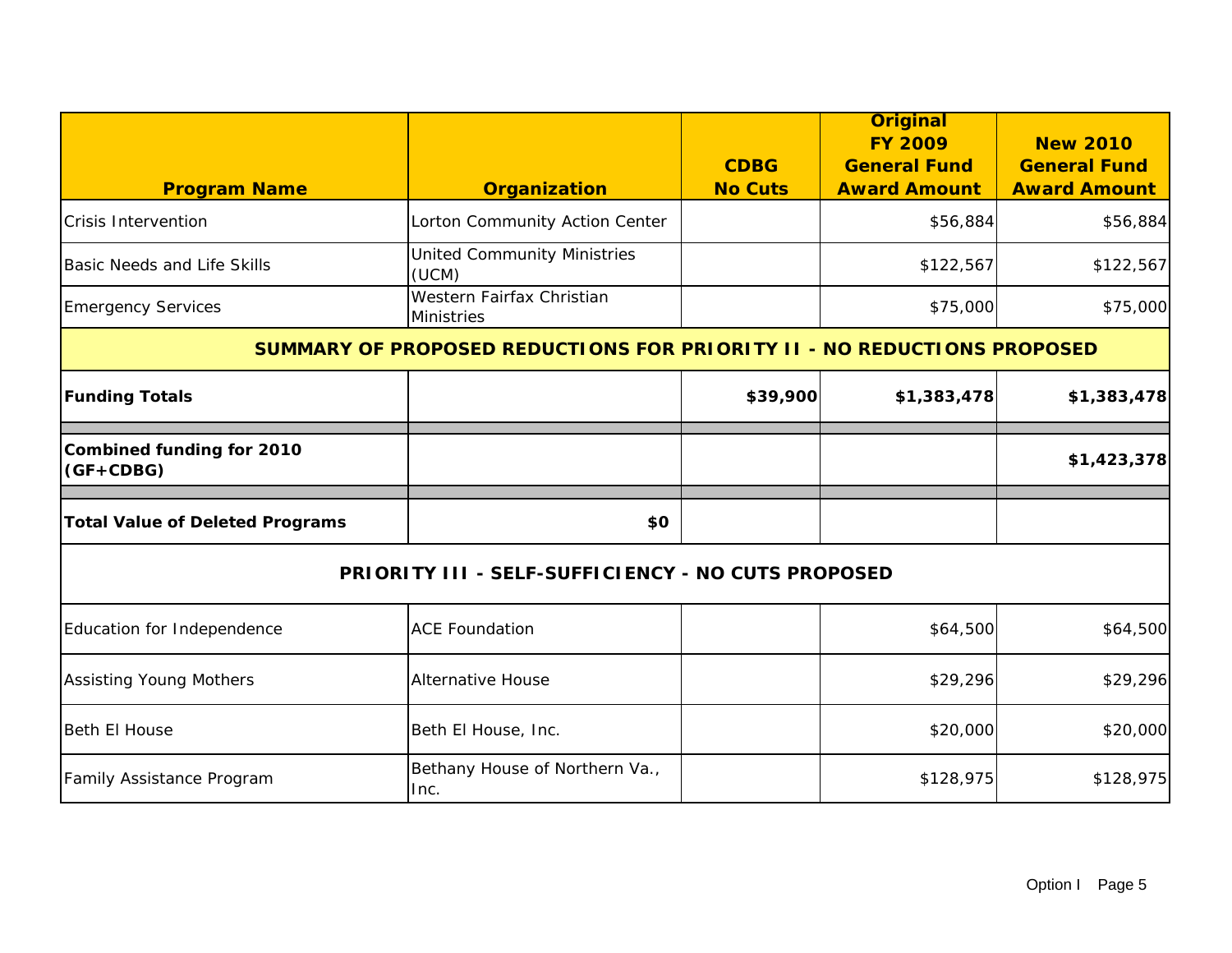|                                                        |                                                        | <b>CDBG</b>    | <b>Original</b><br><b>FY 2009</b><br><b>General Fund</b> | <b>New 2010</b><br><b>General Fund</b> |
|--------------------------------------------------------|--------------------------------------------------------|----------------|----------------------------------------------------------|----------------------------------------|
| <b>Program Name</b>                                    | <b>Organization</b>                                    | <b>No Cuts</b> | <b>Award Amount</b>                                      | <b>Award Amount</b>                    |
| Asian Youth Empowerment                                | Boat People SOS, Inc.                                  |                | \$55,000                                                 | \$55,000                               |
| Self-Sufficiency through Self Employment               | <b>Business Development Assistance</b><br>Group        |                | \$37,500                                                 | \$37,500                               |
| Housing Counseling Training Courses I & II             | Center for Housing Counseling<br>Training              |                | \$10,607                                                 | \$10,607                               |
| Homes for the Homeless Transitional<br>Housing Program | Christian Relief Services, Inc.                        | \$113,164      | \$0                                                      | \$0                                    |
| ECDC Business 1 Program                                | <b>ECDC Enterprise Development</b><br>Program          | \$77,000       | \$0                                                      | \$0                                    |
| <b>Family Enrichment Services</b>                      | <b>FACETS</b>                                          | \$140,833      | \$0                                                      | \$0                                    |
| Homeless Intervention Services                         | <b>FACETS</b>                                          | \$127,158      | \$0                                                      | \$0                                    |
| Pro Bono Program                                       | <b>Fairfax Law Foundation</b>                          |                | \$60,000                                                 | \$60,000                               |
| Successful Start Program                               | Falls Church-McLean Children's<br>Center               |                | \$30,000                                                 | \$30,000                               |
| Family Stabilization & Self-Sufficiency                | Family Preservation &<br><b>Strengthening Services</b> |                | \$32,000                                                 | \$32,000                               |
| Home Delivered Food & Nutritional<br>Counseling        | Food & Friends                                         |                | \$10,455                                                 | \$10,455                               |
| Residential, Aftercare & Outreach Services             | Friends of Guest House, Inc                            |                | \$26,200                                                 | \$26,200                               |
| Mt. Vernon Village V (CAPITAL PROJECT)                 | Good Shepherd Housing & Family<br>Services             | \$305,000      | \$0                                                      | \$0                                    |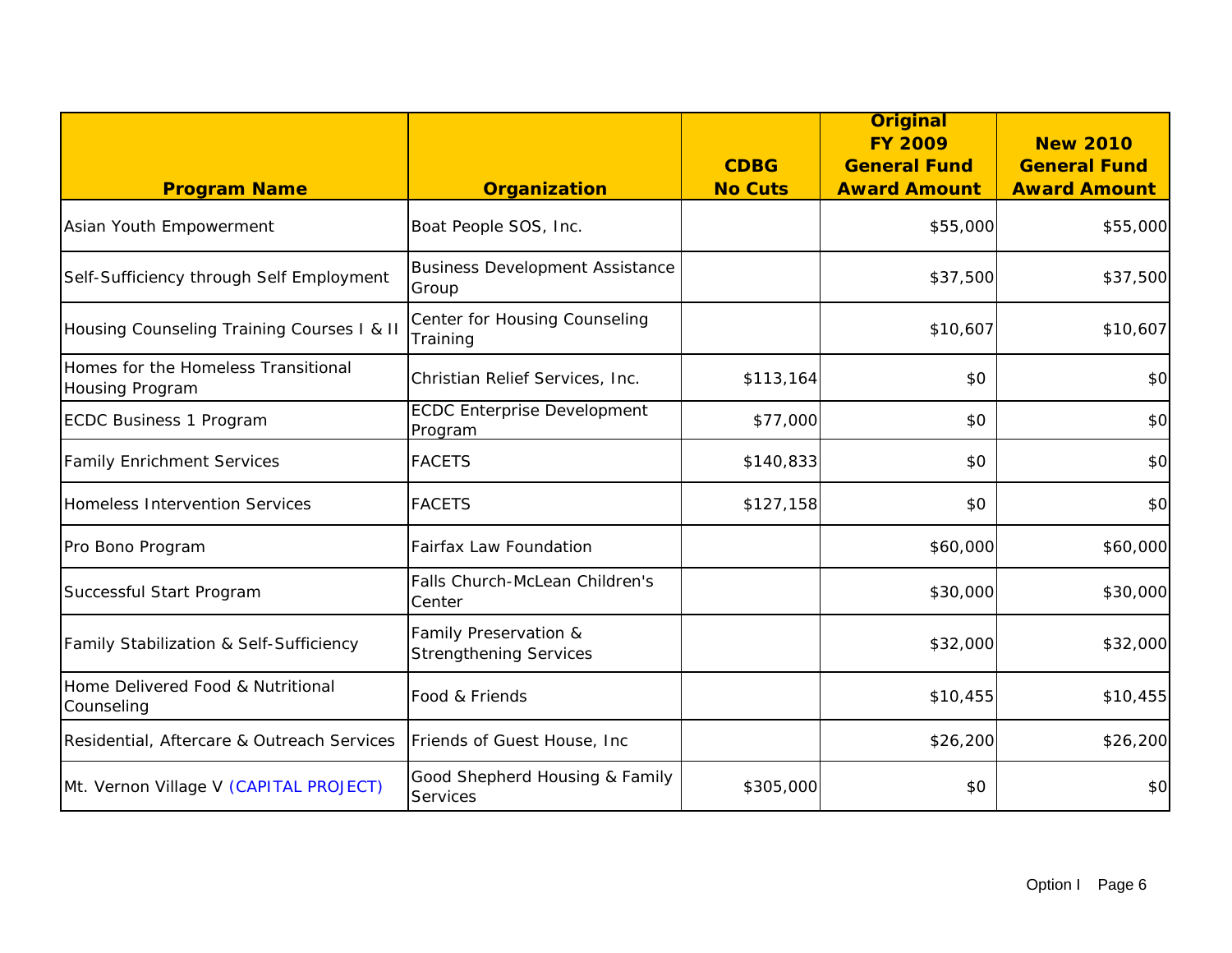|                                                                                                                                       |                                                           |                | <b>Original</b><br><b>FY 2009</b> | <b>New 2010</b>     |
|---------------------------------------------------------------------------------------------------------------------------------------|-----------------------------------------------------------|----------------|-----------------------------------|---------------------|
|                                                                                                                                       |                                                           | <b>CDBG</b>    | <b>General Fund</b>               | <b>General Fund</b> |
| <b>Program Name</b>                                                                                                                   | <b>Organization</b>                                       | <b>No Cuts</b> | <b>Award Amount</b>               | <b>Award Amount</b> |
| Homes for the Working Poor, Disabled &<br>Elderly                                                                                     | Good Shepherd Housing & Family<br>Services                |                | \$258,250                         | \$258,250           |
| Integrated Immigrant Service Program                                                                                                  | <b>GRACE Ministries of the United</b><br>Methodist Church |                | \$42,129                          | \$42,129            |
| Fairfax County Family Self-Sufficiency &<br>Prevention Program                                                                        | Hispanic Committee of Virginia                            |                | \$400,000                         | \$400,000           |
| Homestretch English as a Second Language Homestretch, Inc.                                                                            |                                                           | \$34,000       | \$0                               | \$0                 |
| Homestretch Transitional Housing                                                                                                      | Homestretch, Inc.                                         | \$26,967       | \$353,033                         | \$353,033           |
| Homestretch Transitional Housing (CDBG<br>funding of \$81,467 in 2010) (General Fund Homestretch, Inc.<br>award of \$172,566 in 2010) |                                                           |                |                                   |                     |
| Family Child Care Provider Training &<br>Workforce Development Project                                                                | Infant/Toddler Family Day Care                            |                | \$70,000                          | \$70,000            |
| Camp Shalom                                                                                                                           | Jewish Community Center of No.<br>Va.                     |                | \$25,000                          | \$25,000            |
| <b>Immigration Legal Services</b>                                                                                                     | Just Neighbors Ministry, Inc.                             |                | \$69,000                          | \$69,000            |
| Vocational Training for Korean Americans<br>in Fairfax County                                                                         | Korean American Association of<br>No. Va.                 |                | \$63,424                          | \$63,424            |
| <b>KCSC Self-Sufficiency Project</b>                                                                                                  | Korean Comm. Service Ctr. of<br>Greater Washington        |                | \$73,000                          | \$73,000            |
| Legal Assistance for Low Wage Immigrant<br>Workers                                                                                    | Legal Aid Justice Center                                  |                | \$81,900                          | \$81,900            |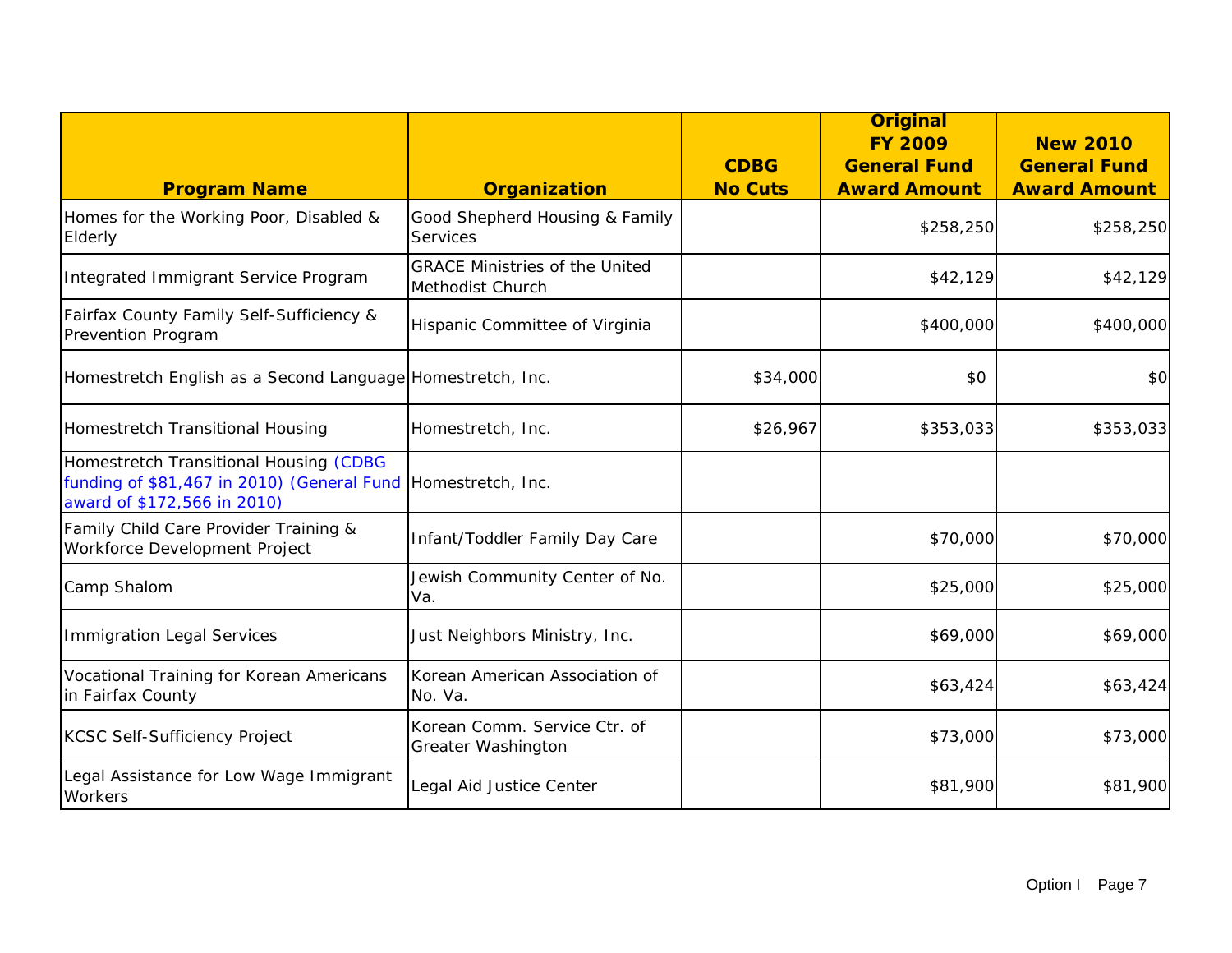|                                                                                                           |                                                           | <b>CDBG</b>    | <b>Original</b><br><b>FY 2009</b><br><b>General Fund</b> | <b>New 2010</b><br><b>General Fund</b> |
|-----------------------------------------------------------------------------------------------------------|-----------------------------------------------------------|----------------|----------------------------------------------------------|----------------------------------------|
| <b>Program Name</b>                                                                                       | <b>Organization</b>                                       | <b>No Cuts</b> | <b>Award Amount</b>                                      | <b>Award Amount</b>                    |
| Legal-Aid: Housing and Employment                                                                         | Legal Services of No. Va.                                 |                | \$158,000                                                | \$158,000                              |
| Legal Aid - Families and Consumers                                                                        | Legal Services of Northern<br>Virginia, Inc.              |                | \$407,000                                                | \$407,000                              |
| Legal Aid - Immigrant Law Project                                                                         | Legal Services of Northern<br>Virginia, Inc.              |                | \$56,000                                                 | \$56,000                               |
| Adult Basic Literacy/ESOL Tutoring &<br><b>Classroom Programs</b>                                         | Literacy Council of Northern<br>Virginia                  |                | \$75,000                                                 | \$75,000                               |
| Self-Sufficiency                                                                                          | Lorton Community Action Center                            |                | \$46,195                                                 | \$46,195                               |
| Holistic Approaches to Achieving Self-<br>Sufficiency & Independence for Individuals<br>with Disabilities | National Rehabilitation &<br>Rediscovery Foundation, Inc. |                | \$41,900                                                 | \$41,900                               |
| Newcomer Self-Sufficiency Program                                                                         | Newcomer Community Service<br>Center                      | \$67,127       | \$0                                                      | \$0                                    |
| Adult Health Program                                                                                      | Northern Virginia Family Service                          |                | \$20,000                                                 | \$20,000                               |
| <b>Construction Training Opportunities</b><br>Program                                                     | Northern Virginia Family Service                          |                | \$90,000                                                 | \$90,000                               |
| <b>Training Futures</b>                                                                                   | Northern Virginia Family Service                          |                | \$130,000                                                | \$130,000                              |
| Community and Family Initiatives (CFI)                                                                    | Northern Virginia Family Service<br>(formerly CMHS)       |                | \$178,367                                                | \$178,367                              |
| Multicultural Housing Program                                                                             | Northern Virginia Family Service<br>(formerly CMHS)       |                | \$37,515                                                 | \$37,515                               |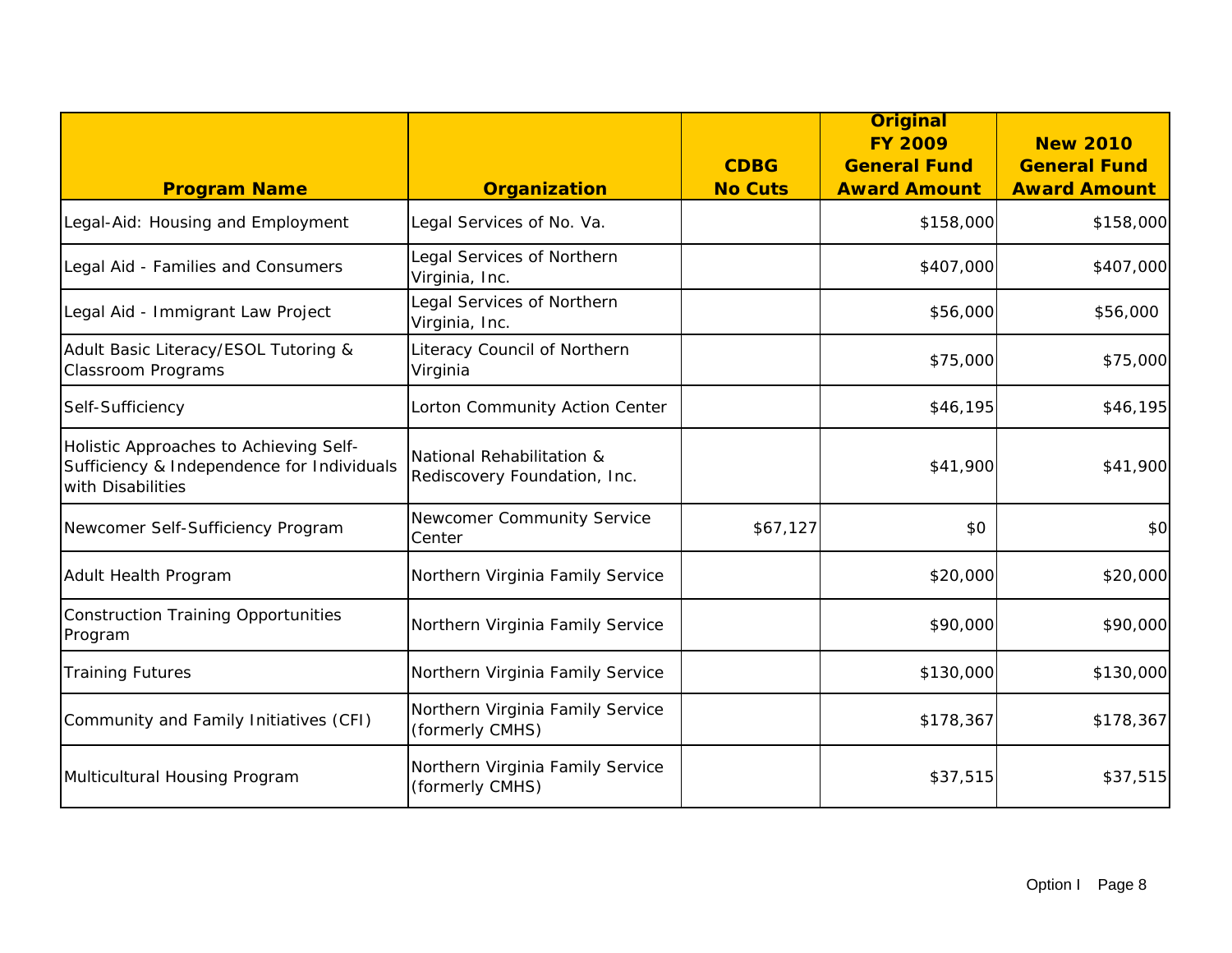| <b>Program Name</b>                                               | <b>Organization</b>                                 | <b>CDBG</b><br><b>No Cuts</b> | <b>Original</b><br><b>FY 2009</b><br><b>General Fund</b><br><b>Award Amount</b> | <b>New 2010</b><br><b>General Fund</b><br><b>Award Amount</b> |
|-------------------------------------------------------------------|-----------------------------------------------------|-------------------------------|---------------------------------------------------------------------------------|---------------------------------------------------------------|
| Multicultural Mental Health Services                              | Northern Virginia Family Service<br>(formerly CMHS) |                               | \$143,100                                                                       | \$143,100                                                     |
| Multilingual Information Referral and<br>Outreach Program (MIROP) | Northern Virginia Family Service<br>(formerly CMHS) |                               | \$70,171                                                                        | \$70,171                                                      |
| <b>Fairfax Resource Mothers</b>                                   | Northern Virginia Urban League                      |                               | \$310,083                                                                       | \$310,083                                                     |
| NOVACO Transitional Housing for Victims<br>of Domestic Violence   | NOVACO, Inc.                                        |                               | \$55,000                                                                        | \$55,000                                                      |
| American Dream Team                                               | <b>NVCC Educational Foundation</b>                  |                               | \$100,000                                                                       | \$100,000                                                     |
| Northern Virginia Community College<br>Restorative Dental Clinic  | <b>NVCC Educational Foundation</b>                  |                               | \$75,000                                                                        | \$75,000                                                      |
| Challenge to Change                                               | OAR of Fairfax County, Inc.                         |                               | \$606,000                                                                       | \$606,000                                                     |
| Pathways to Self-Sufficiency                                      | Pathway Homes, Inc.                                 |                               | \$60,000                                                                        | \$60,000                                                      |
| <b>ESL</b>                                                        | Progreso Hispano                                    |                               | \$30,000                                                                        | \$30,000                                                      |
| Immigration & Citizenship                                         | Progreso Hispano                                    |                               | \$70,000                                                                        | \$70,000                                                      |
| PRS Project Hope                                                  | PRS, Inc.                                           |                               | \$83,000                                                                        | \$83,000                                                      |
| LIFT One & LIFT Two                                               | <b>Residential Youth Services</b>                   |                               | \$60,000                                                                        | \$60,000                                                      |
| Cedar Ridge Community Center Program                              | Reston Interfaith, Inc.                             | \$63,000                      | \$0                                                                             | \$0                                                           |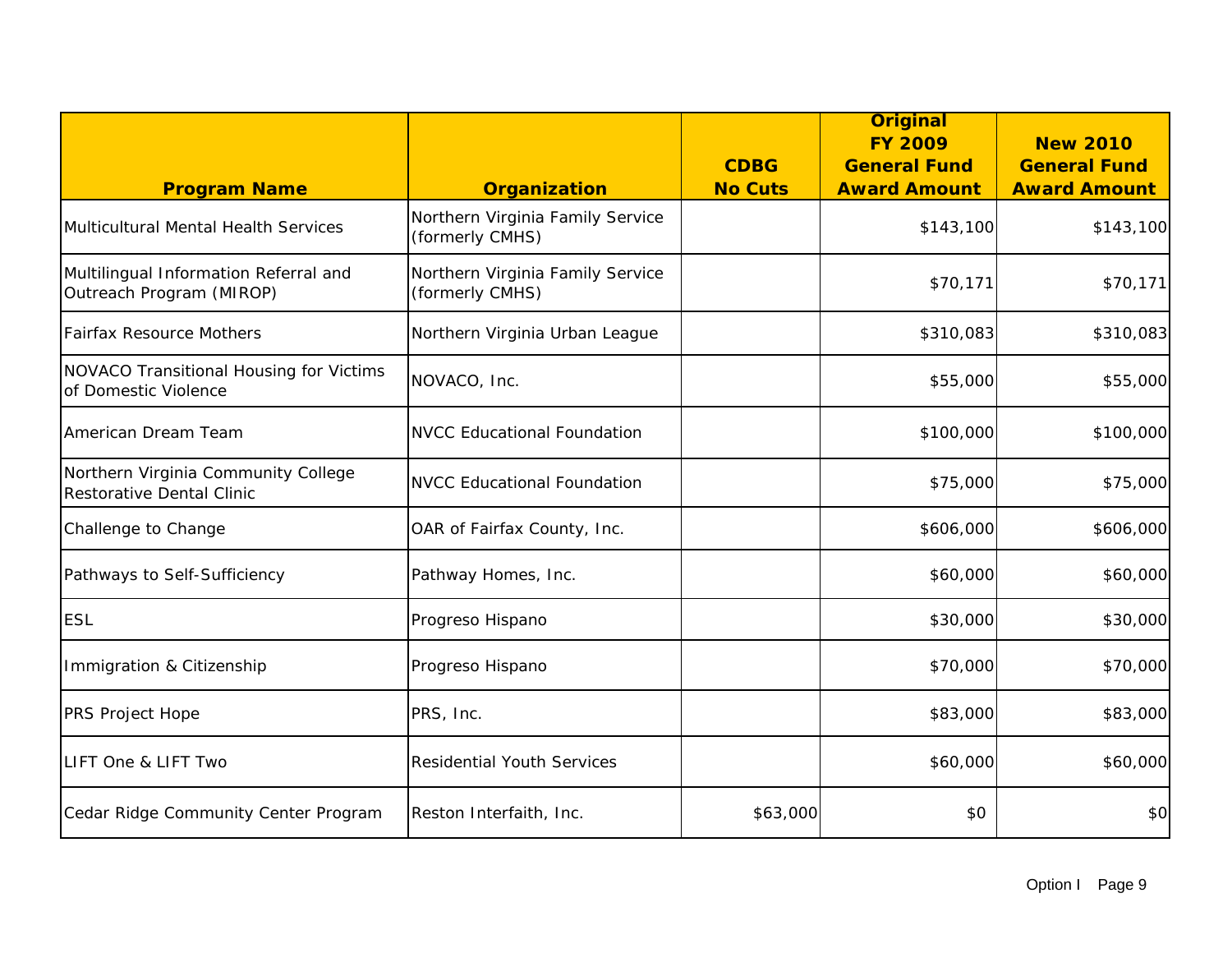| <b>Program Name</b>                                                                                                            | <b>Organization</b>                                                 | <b>CDBG</b><br><b>No Cuts</b> | <b>Original</b><br><b>FY 2009</b><br><b>General Fund</b><br><b>Award Amount</b> | <b>New 2010</b><br><b>General Fund</b><br><b>Award Amount</b> |
|--------------------------------------------------------------------------------------------------------------------------------|---------------------------------------------------------------------|-------------------------------|---------------------------------------------------------------------------------|---------------------------------------------------------------|
| Reston Interfaith Resources for Moving<br>Ahead Townhouse Acquisition and Rental<br>Program (CAPITAL PROJECT)                  | Reston Interfaith Housing<br>Corporation                            | \$311,875                     | \$0                                                                             | \$0                                                           |
| Emergency & Self-Sufficiency Service<br>Program                                                                                | Reston Interfaith, Inc.                                             |                               | \$154,000                                                                       | \$154,000                                                     |
| Reston Interfaith Resources for Moving<br>Ahead Housing Management, Development Reston Interfaith, Inc.<br>& Education Program |                                                                     |                               | \$138,720                                                                       | \$138,720                                                     |
| Volunteer Home Repair                                                                                                          | RPJ Housing Development<br>Corporation of the Nat'l Capital<br>Area |                               | \$83,000                                                                        | \$83,000                                                      |
| Older Job Seeker Assistance                                                                                                    | Senior Employment Resources                                         |                               | \$30,000                                                                        | \$30,000                                                      |
| <b>TEC 2000</b>                                                                                                                | Service Source                                                      |                               | \$72,000                                                                        | \$72,000                                                      |
| SPARC Day Program                                                                                                              | Specially Adapted Resource Clubs<br>(SPARC)                         |                               | \$80,000                                                                        | \$80,000                                                      |
| Bryant Early Learning (BEL) Center                                                                                             | <b>United Community Ministries</b><br>(UCM)                         |                               | \$85,217                                                                        | \$85,217                                                      |
| Workforce Development Center (WDC)                                                                                             | <b>United Community Ministries</b><br>(UCM)                         |                               | \$133,695                                                                       | \$133,695                                                     |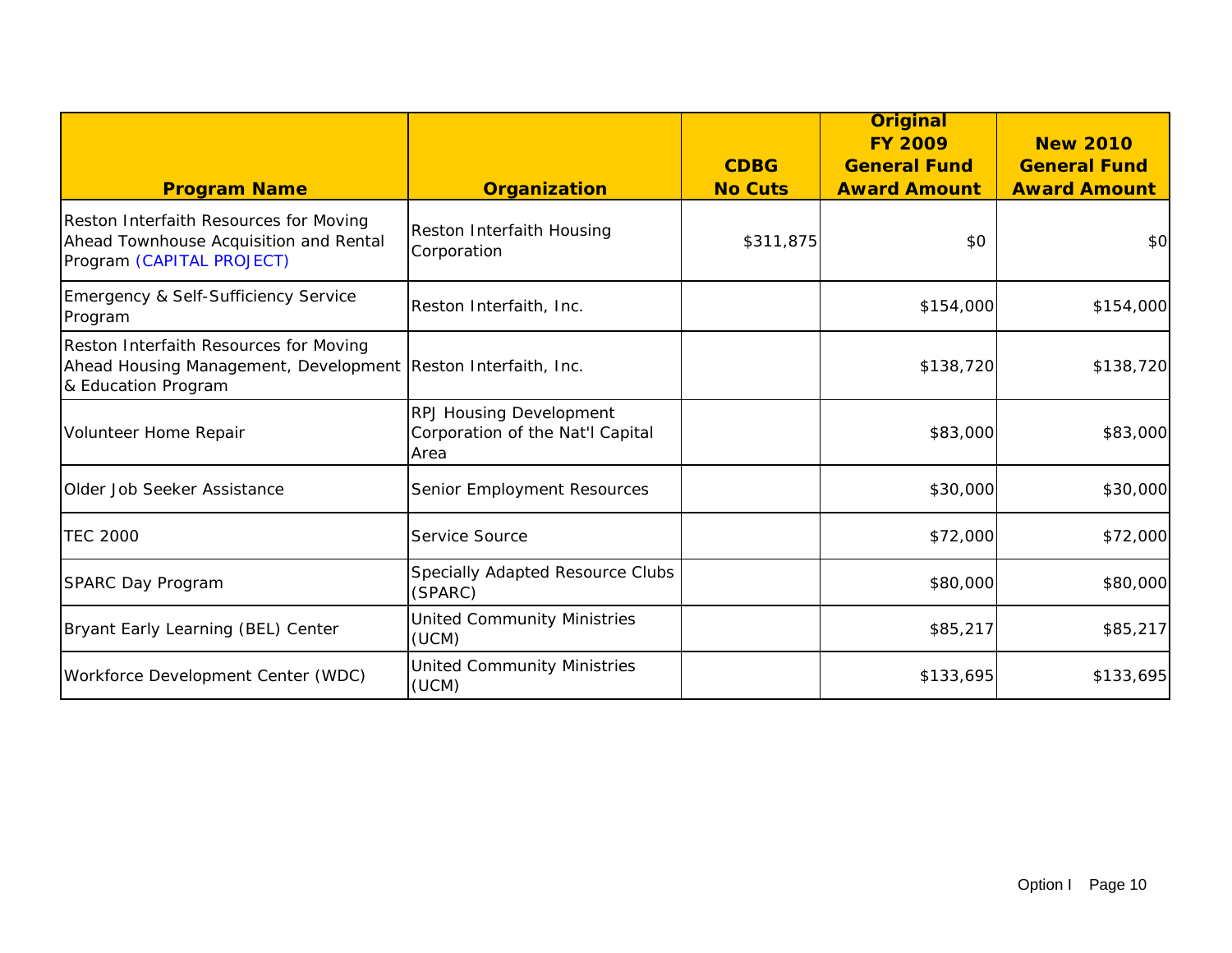| <b>Program Name</b>                                                                                | <b>Organization</b>                                                        | <b>CDBG</b><br><b>No Cuts</b> | <b>Original</b><br><b>FY 2009</b><br><b>General Fund</b><br><b>Award Amount</b> | <b>New 2010</b><br><b>General Fund</b><br><b>Award Amount</b> |  |  |  |
|----------------------------------------------------------------------------------------------------|----------------------------------------------------------------------------|-------------------------------|---------------------------------------------------------------------------------|---------------------------------------------------------------|--|--|--|
|                                                                                                    | SUMMARY OF PROPOSED REDUCTIONS FOR PRIORITY III - NO REDUCTIONS PROPOSED   |                               |                                                                                 |                                                               |  |  |  |
| <b>Funding Totals</b>                                                                              |                                                                            | \$1,266,124                   | \$5,619,232                                                                     | \$5,619,232                                                   |  |  |  |
| <b>Combined funding for 2010</b><br>$(GF+CDBG)$                                                    |                                                                            |                               |                                                                                 | \$6,885,356                                                   |  |  |  |
| <b>Total Value of Deleted Programs</b>                                                             | \$0                                                                        |                               |                                                                                 |                                                               |  |  |  |
| PRIORITY IV - ONGOING ASSISTANCE FOR INDEPENDENT LIVING                                            |                                                                            |                               |                                                                                 |                                                               |  |  |  |
| <b>APD Housing Administration</b>                                                                  | Alliance for the Physically<br>Disabled, Inc.                              |                               | \$50,000                                                                        | \$0                                                           |  |  |  |
| Ongoing Assistance for Independent Living                                                          | Lorton Community Action Center                                             |                               | \$5,850                                                                         | \$0                                                           |  |  |  |
| <b>Expanding Supportive Housing for</b><br><b>Homeless Families</b><br>(CAPITAL PROJECT 2009 ONLY) | New Hope Housing, Inc.                                                     | \$333,000                     | \$0                                                                             | \$0                                                           |  |  |  |
| Housing First for Homeless Women<br>(CAPITAL PROJECT 2009 ONLY)                                    | New Hope Housing, Inc.                                                     | \$136,500                     | \$0                                                                             | \$0                                                           |  |  |  |
| Affordable Rental & Supportive Housing<br>Program (CAPITAL PROJECT 2010<br>ONLY)\$415,000          | <b>RPJ Housing Development</b><br>Corporation of the Nat'l Capital<br>Area |                               |                                                                                 |                                                               |  |  |  |
| <b>Transportation Services</b>                                                                     | Northern Virginia AIDS Ministry                                            |                               | \$22,562                                                                        | \$0                                                           |  |  |  |
| Northern Virginia Dental Clinic                                                                    | Northern Virginia Dental Clinic,<br>lnc.                                   |                               | \$96,000                                                                        | \$96,000                                                      |  |  |  |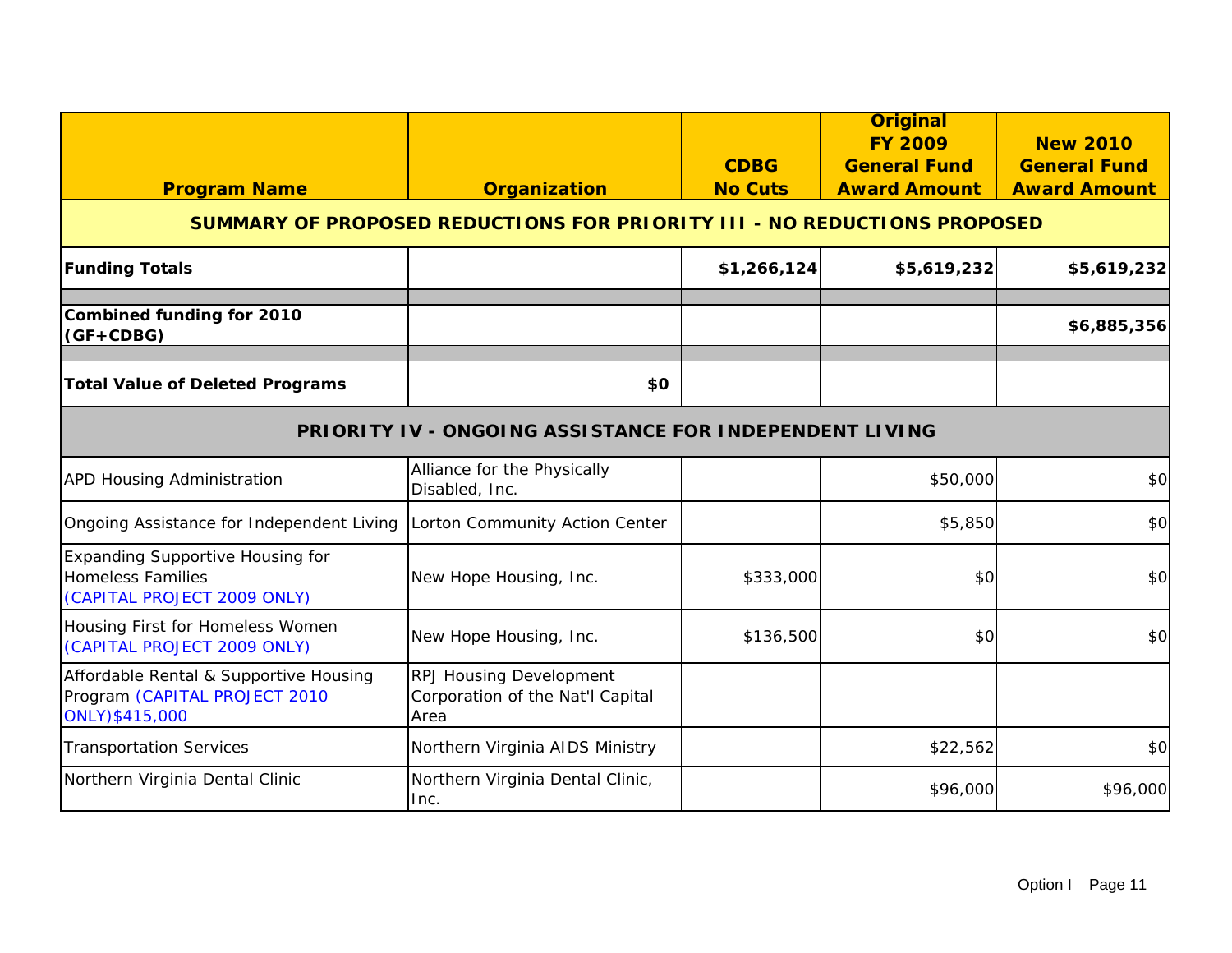|                                                                  |                                                                            | <b>CDBG</b>    | <b>Original</b><br><b>FY 2009</b><br><b>General Fund</b> | <b>New 2010</b><br><b>General Fund</b> |
|------------------------------------------------------------------|----------------------------------------------------------------------------|----------------|----------------------------------------------------------|----------------------------------------|
| <b>Program Name</b>                                              | <b>Organization</b>                                                        | <b>No Cuts</b> | <b>Award Amount</b>                                      | <b>Award Amount</b>                    |
| Affordable Rental & Supportive Housing<br>Program Administration | <b>RPJ Housing Development</b><br>Corporation of the Nat'l Capital<br>Area |                | \$25,500                                                 | \$0                                    |
| Transitional & Supportive Housing Program<br>(CAPITAL PROJECT)   | <b>RPJ Housing Development</b><br>Corporation of the Nat'l Capital<br>Area | \$54,668       | \$0                                                      | \$0                                    |
|                                                                  | <b>SUMMARY OF PROPOSED REDUCTIONS FOR PRIORITY IV</b>                      |                |                                                          |                                        |
| <b>Funding Totals</b>                                            |                                                                            | \$524,168      | \$199,912                                                | \$96,000                               |
| <b>Combined funding for 2010</b><br>$(GF+CDBG)$                  |                                                                            |                |                                                          | \$620,168                              |
| <b>Total Value of Deleted Programs</b>                           | \$103,912                                                                  |                |                                                          |                                        |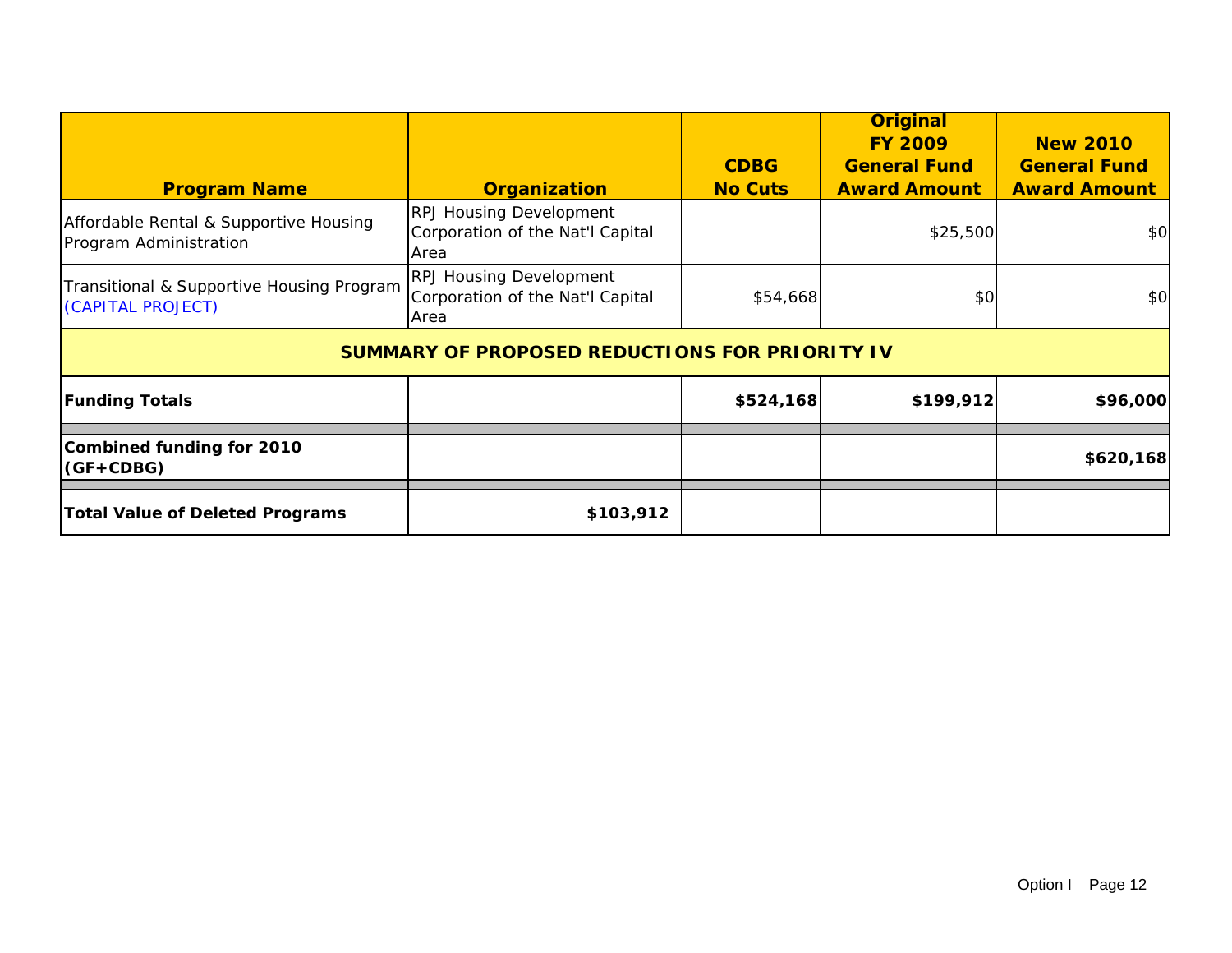## **Attachment B OPTION II Crisis Intervention (Priority II) Fully-Funded 17 Percent Reduction Across Remaining Three Priorities**

| <b>Program Name</b>                                                                         | <b>Organization</b>                                      | <b>FY 2009</b><br><b>CDBG</b><br><b>No Cuts</b> | <b>FY 2009</b><br><b>General Fund</b><br><b>Original Award</b> | <b>17% cut</b><br><b>Required to</b><br><b>Reach Target</b> | <b>FY 2010</b><br><b>General Fund</b><br><b>Adjusted Award</b><br>(less 17%) |
|---------------------------------------------------------------------------------------------|----------------------------------------------------------|-------------------------------------------------|----------------------------------------------------------------|-------------------------------------------------------------|------------------------------------------------------------------------------|
|                                                                                             | <b>PRIORITY I</b>                                        | - PREVENTION                                    |                                                                |                                                             |                                                                              |
| Annandale Safe Youth Project                                                                | <b>Alternative House</b>                                 |                                                 | \$50,000                                                       | \$8,500                                                     | \$41,500                                                                     |
| Culmore Safe Youth Project                                                                  | <b>Alternative House</b>                                 |                                                 | \$50,900                                                       | \$8,653                                                     | \$42,247                                                                     |
| Culmore Youth Outreach Program                                                              | <b>Alternative House</b>                                 |                                                 | \$85,281                                                       | \$14,498                                                    | \$70,783                                                                     |
| Hermanos y Hermanas Mayores Latino<br>Outreach Initiative                                   | Big Brothers/Big Sisters of the<br>National Capital Area |                                                 | \$100,000                                                      | \$17,000                                                    | \$83,000                                                                     |
| Chantilly Mews Family Preservation<br>Project                                               | <b>Black Women United for Action</b>                     |                                                 | \$82,483                                                       | \$14,022                                                    | \$68,461                                                                     |
| <b>BGCGW Fairfax Character Clubs - A</b><br>Unique Approach to Out-of-School<br>Programming | Boys & Girls Clubs of Greater<br>Washington, Inc.        |                                                 | \$50,000                                                       | \$8,500                                                     | \$41,500                                                                     |
| Virginia Ely Senior Rental Assistance<br>Program                                            | Catholics for Housing                                    |                                                 | \$109,250                                                      | \$18,573                                                    | \$90,678                                                                     |
| Childhelp Mentoring & Tutoring Program                                                      | Childhelp Children's Center of<br>Virginia               |                                                 | \$30,000                                                       | \$5,100                                                     | \$24,900                                                                     |
| Program for Court Supervised & Other At Community Mediation Services,<br><b>Risk Youth</b>  | Inc.                                                     |                                                 | \$73,000                                                       | \$12,410                                                    | \$60,590                                                                     |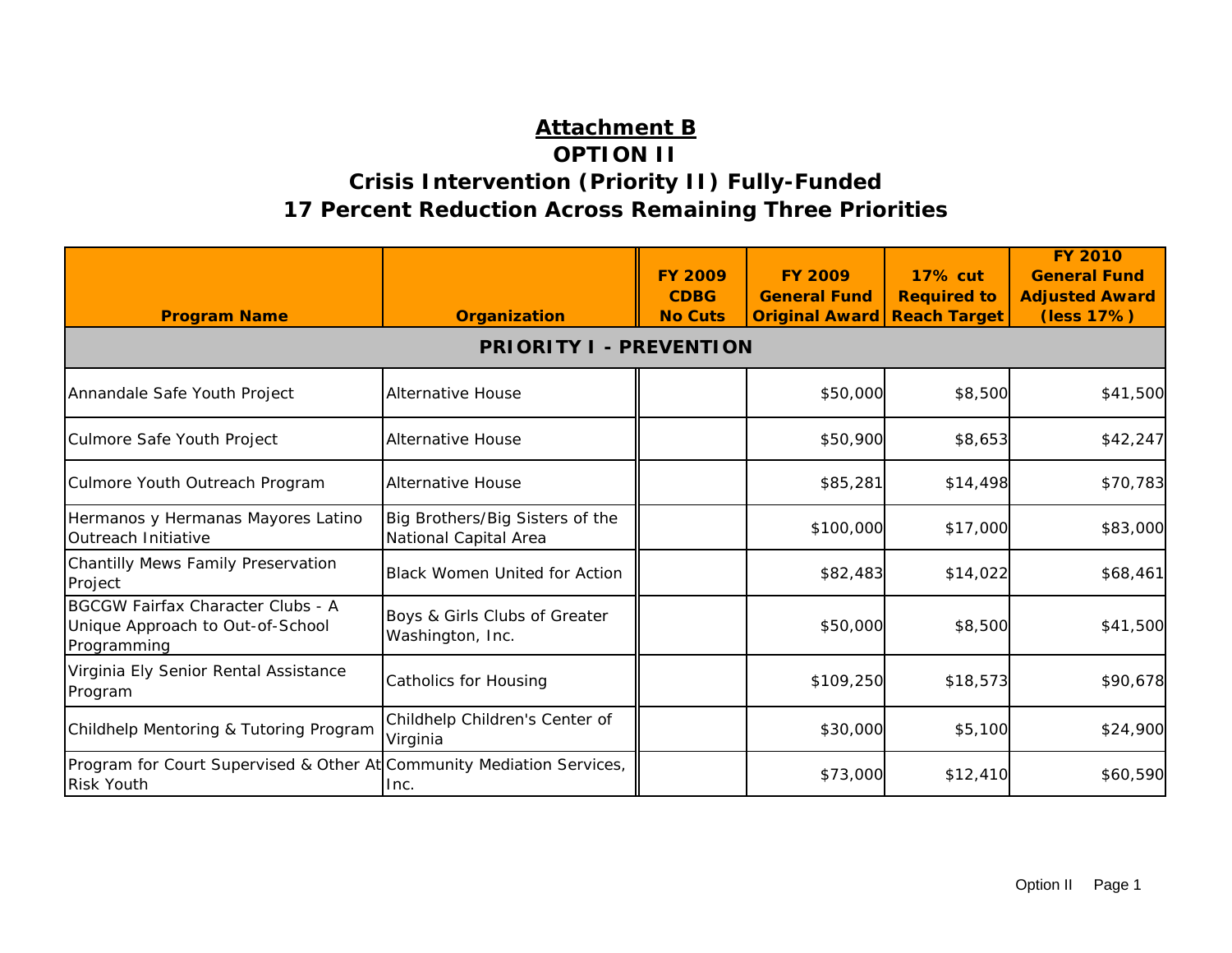| <b>Program Name</b>                                                                             | <b>Organization</b>                                      | <b>FY 2009</b><br><b>CDBG</b><br><b>No Cuts</b> | <b>FY 2009</b><br><b>General Fund</b><br><b>Original Award</b> | <b>17% cut</b><br><b>Required to</b><br><b>Reach Target</b> | <b>FY 2010</b><br><b>General Fund</b><br><b>Adjusted Award</b><br>(less 17%) |
|-------------------------------------------------------------------------------------------------|----------------------------------------------------------|-------------------------------------------------|----------------------------------------------------------------|-------------------------------------------------------------|------------------------------------------------------------------------------|
| ADDRESS (Aggressive Dynamic Debt<br>Reduction, Elimination & Savings<br>Strategies)             | Homestretch, Inc.                                        | \$23,600                                        | \$0                                                            | \$0                                                         | \$0                                                                          |
| Housing Counseling Case Management & Housing & Community Services<br><b>Supportive Services</b> | of Northern Virginia, Inc.                               |                                                 | \$190,000                                                      | \$32,300                                                    | \$157,700                                                                    |
| Screen Treat Educate Program                                                                    | Jeanie Schmidt Free Clinic                               |                                                 | \$75,000                                                       | \$12,750                                                    | \$62,250                                                                     |
| Helping Troubled Children & Teens by<br><b>Strengthening Families</b>                           | Jewish Social Service Agency                             |                                                 | \$49,000                                                       | \$8,330                                                     | \$40,670                                                                     |
| Family & Youth Counseling for Korean<br>Americans in Fairfax County                             | Korean American Family<br><b>Counseling Center</b>       |                                                 | \$18,500                                                       | \$3,145                                                     | \$15,355                                                                     |
| Mental Health Resource Project for the<br><b>Asian Community</b>                                | Korean Community Service<br>Center of Greater Washington |                                                 | \$40,000                                                       | \$6,800                                                     | \$33,200                                                                     |
| Prevention                                                                                      | Lorton Community Action Center                           |                                                 | \$123,009                                                      | \$20,912                                                    | \$102,097                                                                    |
| <b>HIV Prevention Education for Youth</b>                                                       | Northern Virginia AIDS Ministry                          |                                                 | \$47,408                                                       | \$8,059                                                     | \$39,349                                                                     |
| Pals Mentoring/Access Advocacy                                                                  | Northern Virginia AIDS Ministry                          |                                                 | \$20,581                                                       | \$3,499                                                     | \$17,082                                                                     |
| Fairfax Accessible Medication Program                                                           | Northern Virginia Family Service                         |                                                 | \$37,509                                                       | \$6,377                                                     | \$31,132                                                                     |
| Leadership in Education, Achievement,<br>and Diversity (L.E.A.D.)                               | Northern Virginia Family Service<br>(formerly CMHS)      |                                                 | \$255,200                                                      | \$43,384                                                    | \$211,816                                                                    |
| Restoring Relationships Among Youth                                                             | Northern Virginia Mediation<br><b>Services</b>           |                                                 | \$29,800                                                       | \$5,066                                                     | \$24,734                                                                     |
| Herndon Enrichment Program                                                                      | Reston Interfaith, Inc.                                  |                                                 | \$29,000                                                       | \$4,930                                                     | \$24,070                                                                     |
| <b>Educational Parent Support Groups</b>                                                        | SCAN of Northern Virginia                                |                                                 | \$22,000                                                       | \$3,740                                                     | \$18,260                                                                     |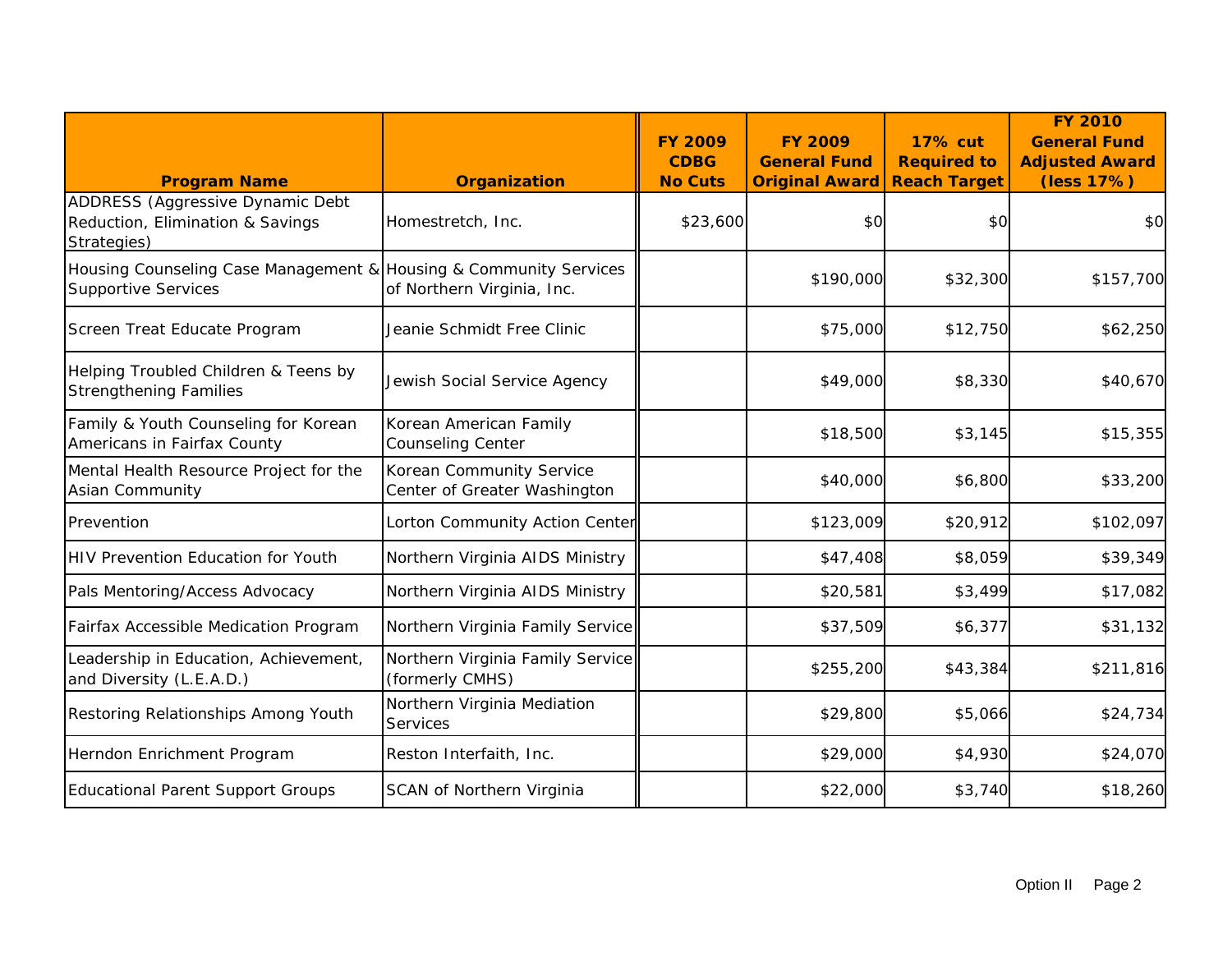| <b>Program Name</b>                                                           | <b>Organization</b>                                | <b>FY 2009</b><br><b>CDBG</b><br><b>No Cuts</b> | <b>FY 2009</b><br><b>General Fund</b><br><b>Original Award</b> | <b>17% cut</b><br><b>Required to</b><br><b>Reach Target</b> | <b>FY 2010</b><br><b>General Fund</b><br><b>Adjusted Award</b><br>(less 17%) |  |  |  |
|-------------------------------------------------------------------------------|----------------------------------------------------|-------------------------------------------------|----------------------------------------------------------------|-------------------------------------------------------------|------------------------------------------------------------------------------|--|--|--|
| <b>Bilingual Housing Rehabilitation</b><br>Specialist                         | Town of Herndon                                    | \$86,000                                        | \$0                                                            | \$0                                                         | \$0                                                                          |  |  |  |
| Youth Empowerment Leadership<br>Program (YELP)                                | <b>United Community Ministries</b><br>(UCM)        |                                                 | \$91,000                                                       | \$15,470                                                    | \$75,530                                                                     |  |  |  |
| Building for the Future                                                       | Wesley Housing Development<br>Corporation          |                                                 | \$67,644                                                       | \$11,499                                                    | \$56,145                                                                     |  |  |  |
| <b>Promising Futures</b>                                                      | Wesley Housing Development<br>Corporation          |                                                 | \$41,500                                                       | \$7,055                                                     | \$34,445                                                                     |  |  |  |
| <b>Supportive Services</b>                                                    | Wesley Housing Development<br>Corporation          | \$63,000                                        | \$0                                                            | \$0                                                         | \$0                                                                          |  |  |  |
|                                                                               | <b>SUMMARY OF PRIORITY I - PREVENTION</b>          |                                                 |                                                                |                                                             |                                                                              |  |  |  |
| 28 Projects                                                                   |                                                    | \$172,600                                       | \$1,768,065                                                    | \$300,571                                                   | \$1,467,494                                                                  |  |  |  |
| Award for FY 2010 (GF & CDBG)                                                 |                                                    |                                                 |                                                                |                                                             | \$1,640,094                                                                  |  |  |  |
|                                                                               | <b>PRIORITY II - CRISIS INTERVENTION</b>           |                                                 |                                                                |                                                             |                                                                              |  |  |  |
| <b>Family Emergency Assistance</b>                                            | Annandale Christian Community<br>for Action (ACCA) |                                                 | \$65,000                                                       |                                                             | \$65,000                                                                     |  |  |  |
| Nutrition/Hygiene                                                             | Annandale Christian Community<br>for Action (ACCA) |                                                 | \$22,400                                                       |                                                             | \$22,400                                                                     |  |  |  |
| Victims of Violence, Exploitation &<br>Trafficking Assistance (VVETA) Program | Boat People SOS, Inc.                              |                                                 | \$77,604                                                       |                                                             | \$77,604                                                                     |  |  |  |
| Prevention & Intervention of Child Abuse                                      | Childhelp Children's Center of<br>Virginia         |                                                 | \$56,716                                                       |                                                             | \$56,716                                                                     |  |  |  |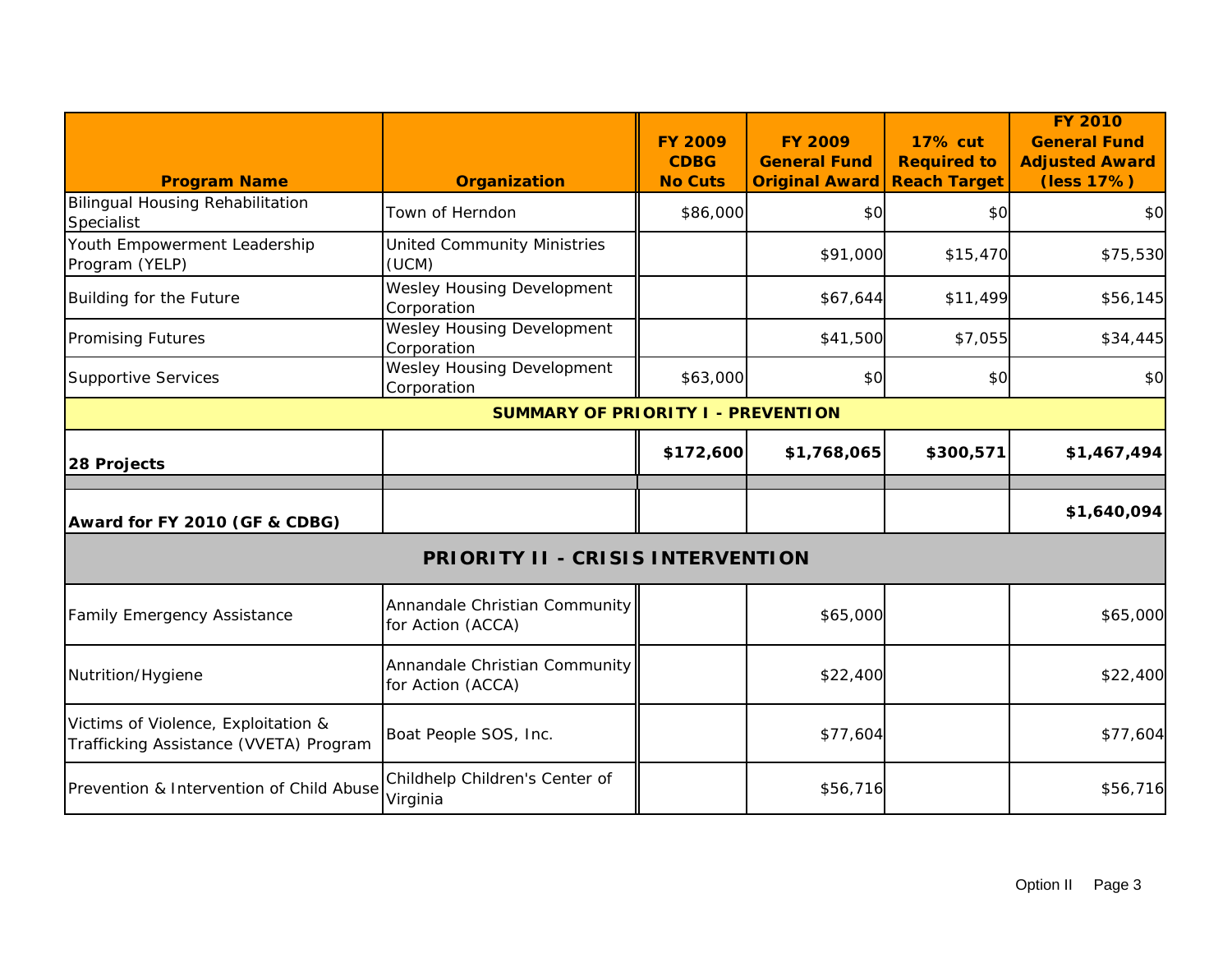| <b>Program Name</b>                                                                            | <b>Organization</b>                                       | <b>FY 2009</b><br><b>CDBG</b><br><b>No Cuts</b> | <b>FY 2009</b><br><b>General Fund</b><br><b>Original Award</b> | <b>17% cut</b><br><b>Required to</b><br><b>Reach Target</b> | <b>FY 2010</b><br><b>General Fund</b><br><b>Adjusted Award</b><br>(less 17%) |
|------------------------------------------------------------------------------------------------|-----------------------------------------------------------|-------------------------------------------------|----------------------------------------------------------------|-------------------------------------------------------------|------------------------------------------------------------------------------|
| <b>Emergency Needs Assistance</b>                                                              | ECHO, Inc.                                                |                                                 | \$35,000                                                       |                                                             | \$35,000                                                                     |
| Advocating in Court for the Best Interest<br>of Children in Crisis due to Abuse and<br>Neglect | Fairfax Court Appointed Special<br>Advocates (CASA), Inc. |                                                 | \$203,000                                                      |                                                             | \$203,000                                                                    |
| For Immediate Sympathetic Help<br>(Financial)                                                  | Fairfax FISH, Inc.                                        |                                                 | \$35,400                                                       |                                                             | \$35,400                                                                     |
| Emergency & Furniture Assistance                                                               | Falls Church Community Service<br>Council, Inc.           |                                                 | \$56,000                                                       |                                                             | \$56,000                                                                     |
| <b>Emergency Food</b>                                                                          | Falls Church Community Service<br>Council, Inc.           |                                                 | \$18,000                                                       |                                                             | \$18,000                                                                     |
| Homeless Day Shelter                                                                           | Falls Church Community Service<br>Council, Inc.           |                                                 | \$20,000                                                       |                                                             | \$20,000                                                                     |
| Food for Others Fairfax                                                                        | Food for Others, Inc.                                     |                                                 | \$140,000                                                      |                                                             | \$140,000                                                                    |
| <b>Emergency Services - Keeping Families</b><br>at Home                                        | Good Shepherd Housing &<br><b>Family Services</b>         | \$39,900                                        | \$0                                                            |                                                             | \$0                                                                          |
| Herndon-Reston FISH                                                                            | Herndon-Reston FISH, Inc.                                 |                                                 | \$70,000                                                       |                                                             | \$70,000                                                                     |
| Legal-Aid: Access to Justice Project                                                           | Legal Services of No. Va.                                 |                                                 | \$99,907                                                       |                                                             | \$99,907                                                                     |
| Legal Aid - Asian American Domestic<br>Violence Project                                        | Legal Services of Northern<br>Virginia, Inc.              |                                                 | \$20,000                                                       |                                                             | \$20,000                                                                     |
| Self-Sufficiency Program                                                                       | Lincoln, Lewis, Vannoy                                    |                                                 | \$210,000                                                      |                                                             | \$210,000                                                                    |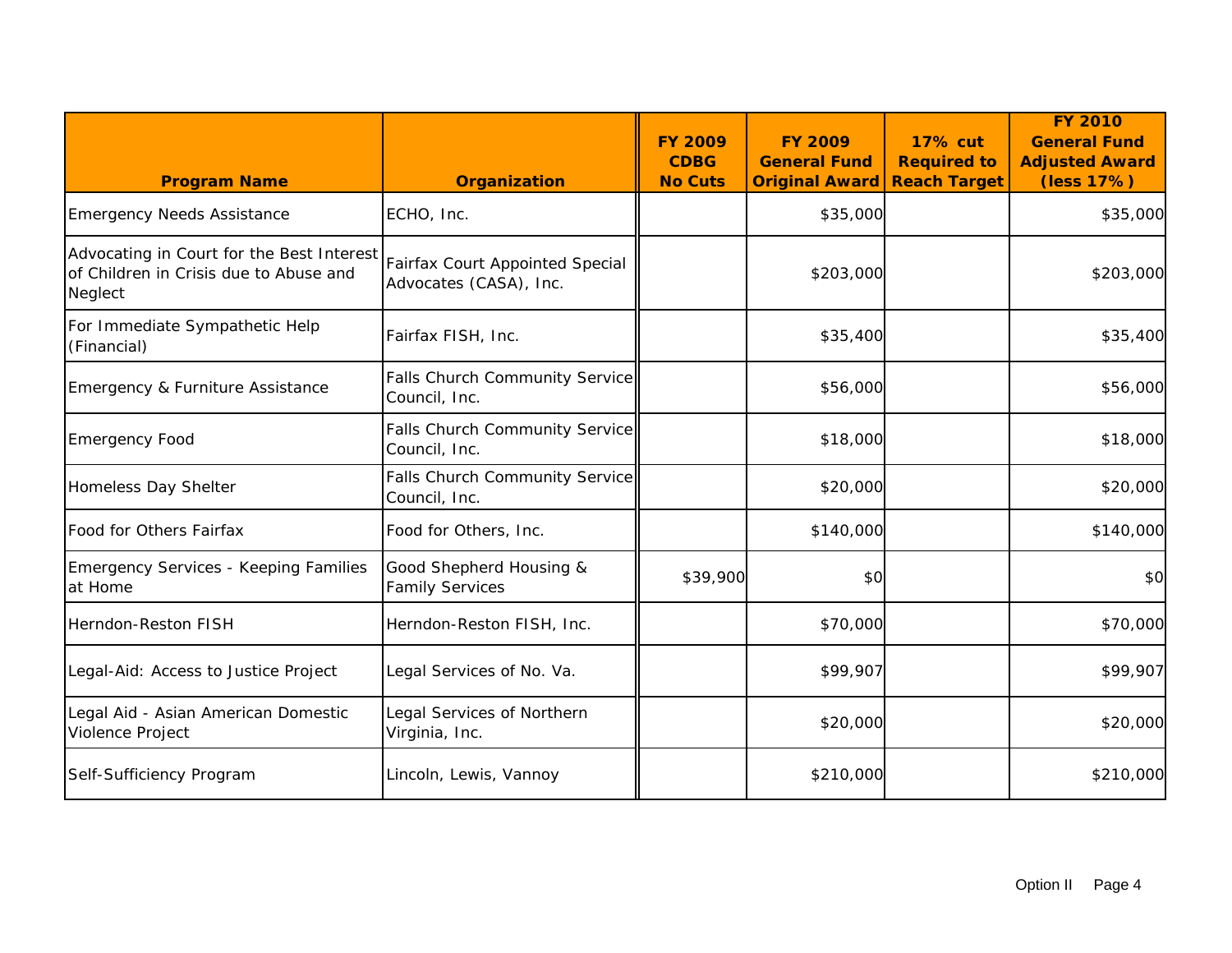| <b>Program Name</b>                          | <b>Organization</b>                            | <b>FY 2009</b><br><b>CDBG</b><br><b>No Cuts</b> | <b>FY 2009</b><br><b>General Fund</b><br><b>Original Award</b> | <b>17% cut</b><br><b>Required to</b><br><b>Reach Target</b> | <b>FY 2010</b><br><b>General Fund</b><br><b>Adjusted Award</b><br>(less 17%) |  |
|----------------------------------------------|------------------------------------------------|-------------------------------------------------|----------------------------------------------------------------|-------------------------------------------------------------|------------------------------------------------------------------------------|--|
| <b>Crisis Intervention</b>                   | Lorton Community Action Center                 |                                                 | \$56,884                                                       |                                                             | \$56,884                                                                     |  |
| <b>Basic Needs and Life Skills</b>           | <b>United Community Ministries</b><br>(UCM)    |                                                 | \$122,567                                                      |                                                             | \$122,567                                                                    |  |
| <b>Emergency Services</b>                    | Western Fairfax Christian<br><b>Ministries</b> |                                                 | \$75,000                                                       |                                                             | \$75,000                                                                     |  |
| SUMMARY OF PRIORITY II - CRISIS INTERVENTION |                                                |                                                 |                                                                |                                                             |                                                                              |  |
| 19 Projects                                  |                                                | \$39,900                                        | \$1,383,478                                                    | \$O                                                         | \$1,383,478                                                                  |  |
| Award for FY 2010 (GF & CDBG)                |                                                |                                                 |                                                                |                                                             | \$1,423,378                                                                  |  |
|                                              | <b>PRIORITY III - SELF-SUFFICIENCY</b>         |                                                 |                                                                |                                                             |                                                                              |  |
| <b>Program Name</b>                          | Organization                                   | FY 2009<br><b>CDBG</b><br><b>No Cuts</b>        | FY 2009<br><b>General Fund</b><br><b>Original Award</b>        | 17% cut<br><b>Required to</b><br><b>Reach Target</b>        | FY 2010 General<br><b>Fund Adjusted</b><br><b>Award (less</b><br>17%)        |  |
| Education for Independence                   | <b>ACE Foundation</b>                          |                                                 | \$64,500                                                       | \$10,965                                                    | \$53,535                                                                     |  |
| <b>Assisting Young Mothers</b>               | <b>Alternative House</b>                       |                                                 | \$29,296                                                       | \$4,980                                                     | \$24,316                                                                     |  |
| <b>Beth El House</b>                         | Beth El House, Inc.                            |                                                 | \$20,000                                                       | \$3,400                                                     | \$16,600                                                                     |  |
| Family Assistance Program                    | Bethany House of Northern Va.,<br>Inc.         |                                                 | \$128,975                                                      | \$21,926                                                    | \$107,049                                                                    |  |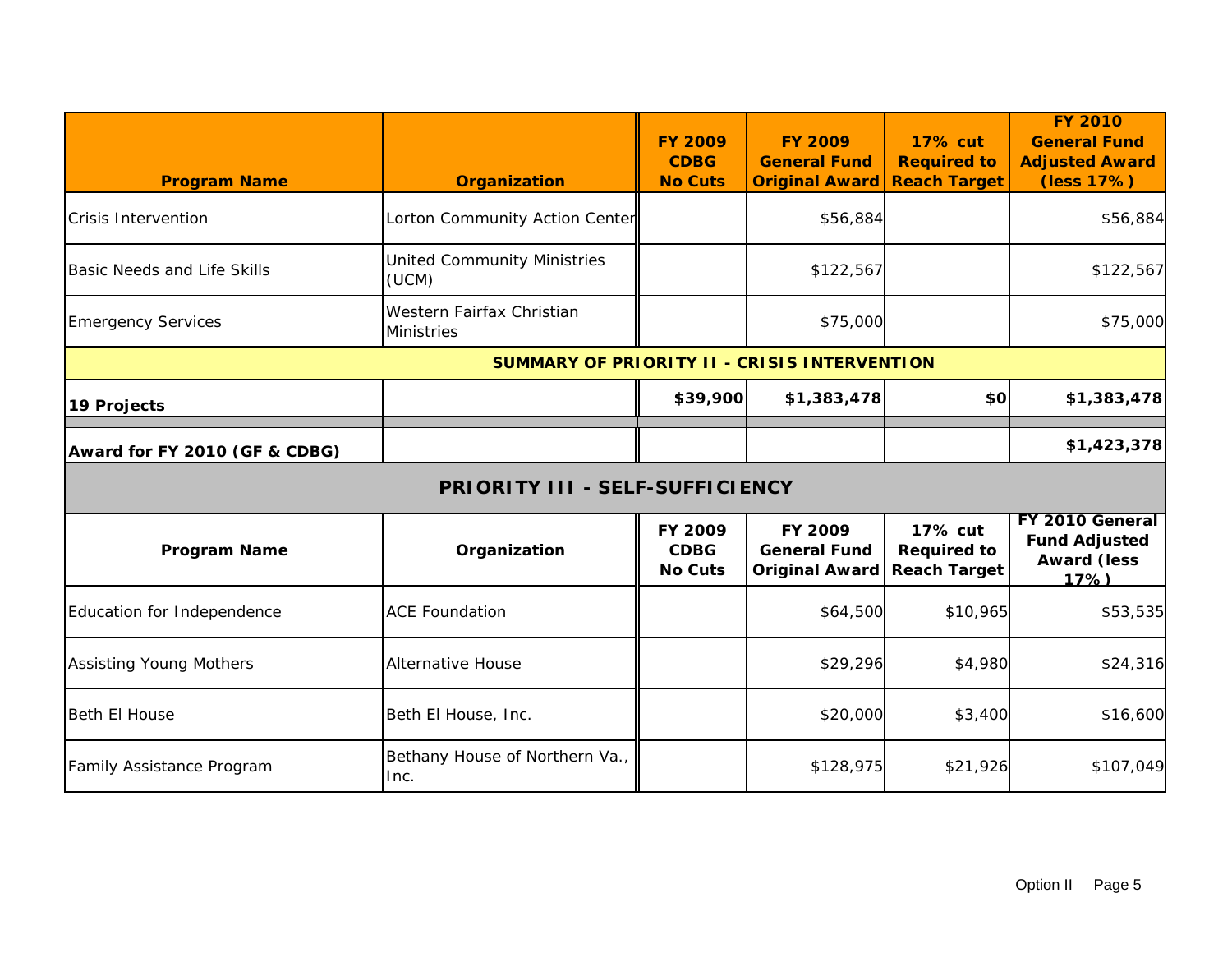| <b>Program Name</b>                                          | <b>Organization</b>                                    | <b>FY 2009</b><br><b>CDBG</b><br><b>No Cuts</b> | <b>FY 2009</b><br><b>General Fund</b><br><b>Original Award</b> | <b>17% cut</b><br><b>Required to</b><br><b>Reach Target</b> | <b>FY 2010</b><br><b>General Fund</b><br><b>Adjusted Award</b><br>(less 17%) |
|--------------------------------------------------------------|--------------------------------------------------------|-------------------------------------------------|----------------------------------------------------------------|-------------------------------------------------------------|------------------------------------------------------------------------------|
| Asian Youth Empowerment                                      | Boat People SOS, Inc.                                  |                                                 | \$55,000                                                       | \$9,350                                                     | \$45,650                                                                     |
| Self-Sufficiency through Self<br>Employment                  | <b>Business Development</b><br>Assistance Group        |                                                 | \$37,500                                                       | \$6,375                                                     | \$31,125                                                                     |
| Housing Counseling Training Courses I &<br>Ш                 | Center for Housing Counseling<br>Training              |                                                 | \$10,607                                                       | \$1,803                                                     | \$8,804                                                                      |
| Homes for the Homeless Transitional<br>Housing Program (H4H) | Christian Relief Services, Inc.                        | \$113,164                                       | \$0                                                            | \$0                                                         | \$0                                                                          |
| <b>ECDC Business 1 Program</b>                               | <b>ECDC Enterprise Development</b><br>Program          | \$77,000                                        | \$0                                                            | \$0                                                         | \$0                                                                          |
| <b>Family Enrichment Services</b>                            | <b>FACETS</b>                                          | \$140,833                                       | \$0                                                            | \$0                                                         | \$0                                                                          |
| <b>Homeless Intervention Services</b>                        | <b>FACETS</b>                                          | \$127,158                                       | \$0                                                            | \$0                                                         | \$0                                                                          |
| Pro Bono Program                                             | <b>Fairfax Law Foundation</b>                          |                                                 | \$60,000                                                       | \$10,200                                                    | \$49,800                                                                     |
| Successful Start Program                                     | Falls Church-McLean Children's<br>Center               |                                                 | \$30,000                                                       | \$5,100                                                     | \$24,900                                                                     |
| Family Stabilization & Self-Sufficiency                      | Family Preservation &<br><b>Strengthening Services</b> |                                                 | \$32,000                                                       | \$5,440                                                     | \$26,560                                                                     |
| Home Delivered Food & Nutritional<br>Counseling              | Food & Friends                                         |                                                 | \$10,455                                                       | \$1,777                                                     | \$8,678                                                                      |
| Residential, Aftercare & Outreach<br>Services                | Friends of Guest House, Inc                            |                                                 | \$26,200                                                       | \$4,454                                                     | \$21,746                                                                     |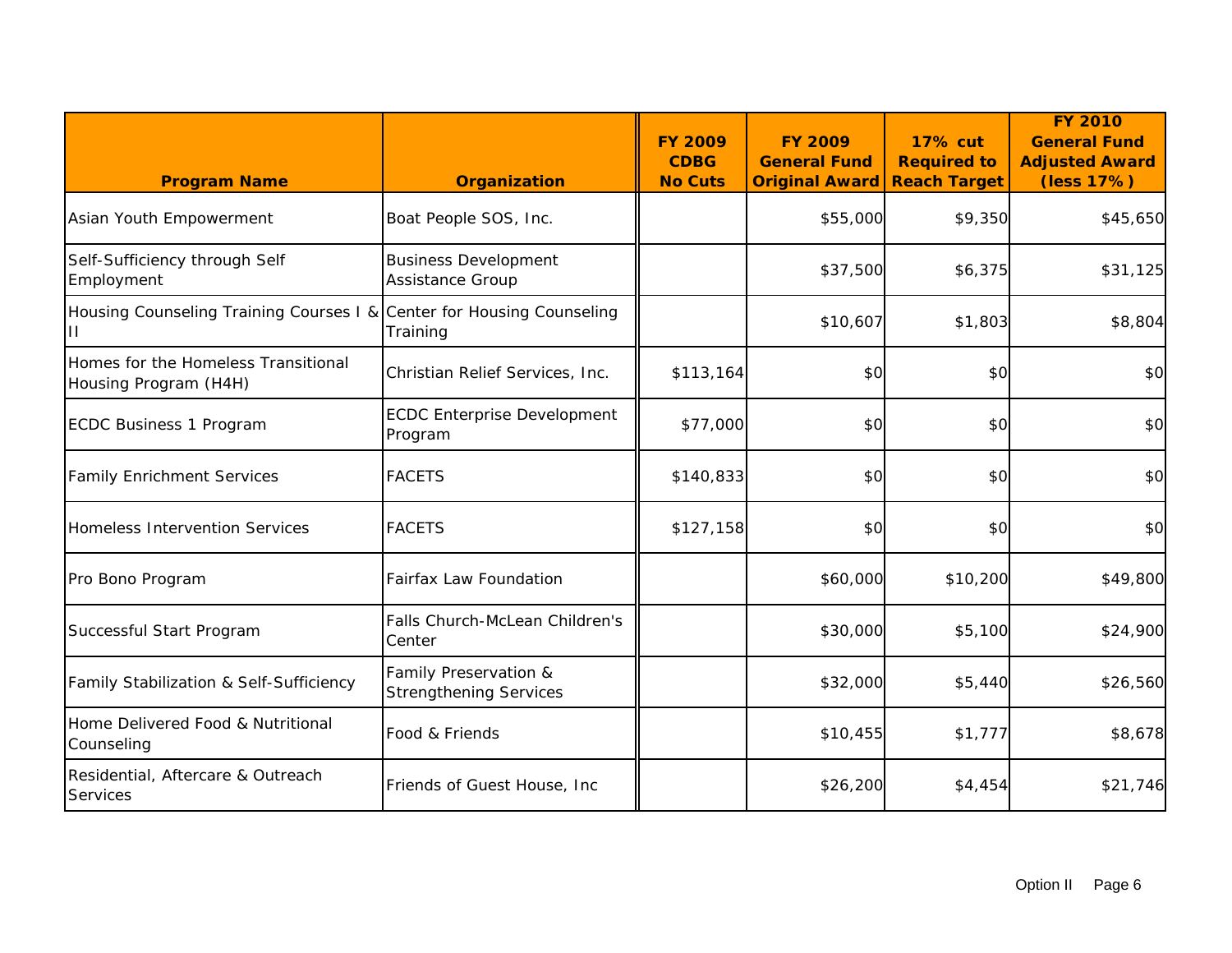| <b>Program Name</b>                                                                                                 | <b>Organization</b>                                       | <b>FY 2009</b><br><b>CDBG</b><br><b>No Cuts</b> | <b>FY 2009</b><br><b>General Fund</b><br><b>Original Award</b> | <b>17% cut</b><br><b>Required to</b><br><b>Reach Target</b> | <b>FY 2010</b><br><b>General Fund</b><br><b>Adjusted Award</b><br>(less 17%) |
|---------------------------------------------------------------------------------------------------------------------|-----------------------------------------------------------|-------------------------------------------------|----------------------------------------------------------------|-------------------------------------------------------------|------------------------------------------------------------------------------|
| Mt. Vernon Village V (CAPITAL PROJECT)                                                                              | Good Shepherd Housing &<br><b>Family Services</b>         | \$305,000                                       | \$0                                                            | \$0                                                         | \$0                                                                          |
| Homes for the Working Poor, Disabled &<br>Elderly                                                                   | Good Shepherd Housing &<br><b>Family Services</b>         |                                                 | \$258,250                                                      | \$43,903                                                    | \$214,348                                                                    |
| Integrated Immigrant Service Program                                                                                | <b>GRACE Ministries of the United</b><br>Methodist Church |                                                 | \$42,129                                                       | \$7,162                                                     | \$34,967                                                                     |
| Fairfax County Family Self-Sufficiency &<br>Prevention Program                                                      | Hispanic Committee of Virginia                            |                                                 | \$400,000                                                      | \$68,000                                                    | \$332,000                                                                    |
| Homestretch English as a Second<br>Language                                                                         | Homestretch, Inc.                                         | \$34,000                                        | \$0                                                            | \$0                                                         | \$0                                                                          |
| Homestretch Transitional Housing                                                                                    | Homestretch, Inc.                                         | \$26,967                                        | \$353,033                                                      | \$60,016                                                    | \$293,017                                                                    |
| Homestretch Transitional Housing (CDBG<br>funding of \$81,467 in 2010) (General<br>Fund award of \$172,566 in 2010) | Homestretch, Inc.                                         |                                                 |                                                                |                                                             |                                                                              |
| Family Child Care Provider Training &<br>Workforce Development Project                                              | Infant/Toddler Family Day Care                            |                                                 | \$70,000                                                       | \$11,900                                                    | \$58,100                                                                     |
| Camp Shalom                                                                                                         | Jewish Community Center of No.<br>Va.                     |                                                 | \$25,000                                                       | \$4,250                                                     | \$20,750                                                                     |
| <b>Immigration Legal Services</b>                                                                                   | Just Neighbors Ministry, Inc.                             |                                                 | \$69,000                                                       | \$11,730                                                    | \$57,270                                                                     |
| Vocational Training for Korean<br>Americans in Fairfax County                                                       | Korean American Association of<br>No. Va.                 |                                                 | \$63,424                                                       | \$10,782                                                    | \$52,642                                                                     |
| <b>KCSC Self-Sufficiency Project</b>                                                                                | Korean Community Service<br>Center of Greater Washington  |                                                 | \$73,000                                                       | \$12,410                                                    | \$60,590                                                                     |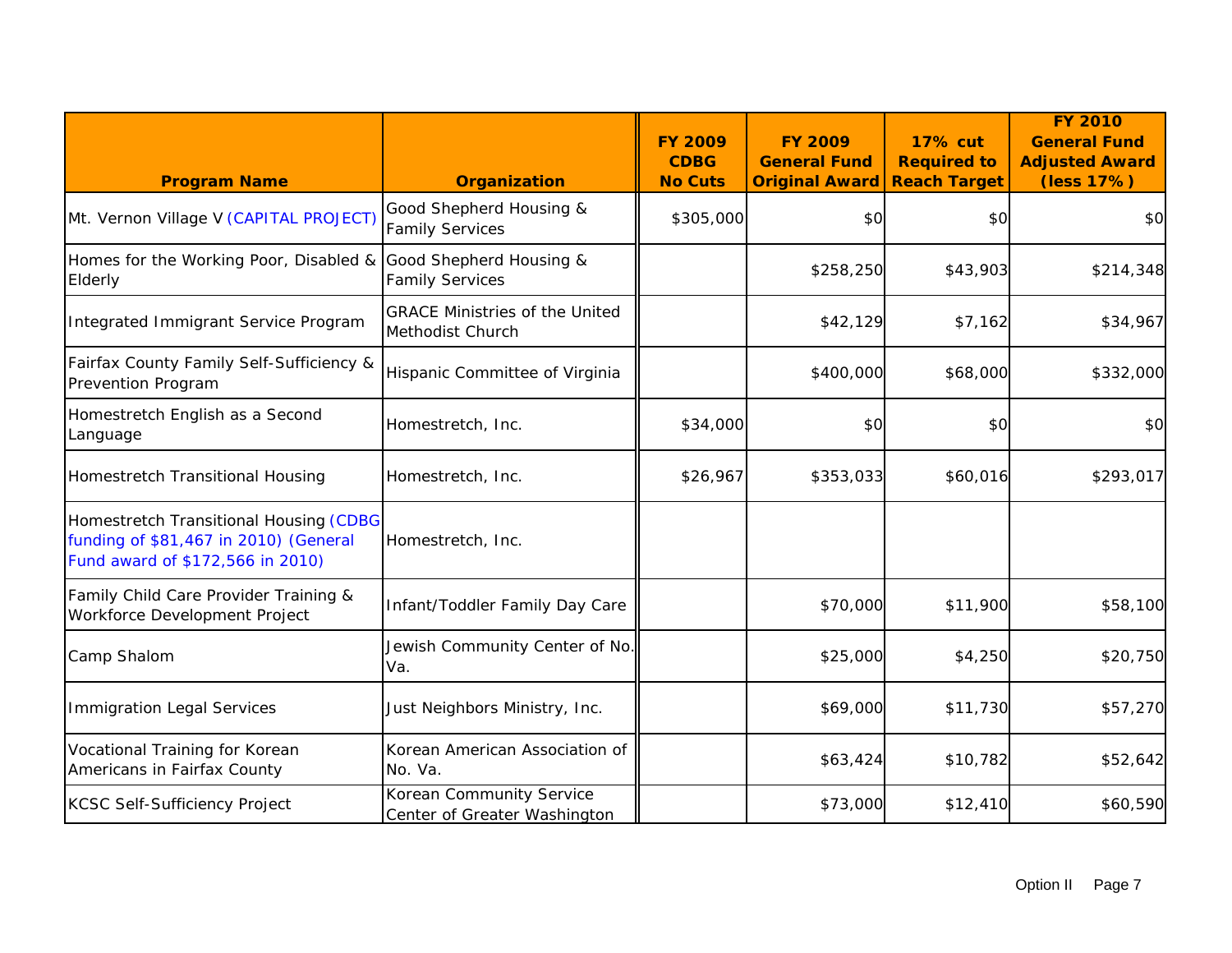| <b>Program Name</b>                                                                                       | <b>Organization</b>                                       | <b>FY 2009</b><br><b>CDBG</b><br><b>No Cuts</b> | <b>FY 2009</b><br><b>General Fund</b><br><b>Original Award</b> | <b>17% cut</b><br><b>Required to</b><br><b>Reach Target</b> | <b>FY 2010</b><br><b>General Fund</b><br><b>Adjusted Award</b><br>(less 17%) |
|-----------------------------------------------------------------------------------------------------------|-----------------------------------------------------------|-------------------------------------------------|----------------------------------------------------------------|-------------------------------------------------------------|------------------------------------------------------------------------------|
| Legal Assistance for Low Wage<br><b>Immigrant Workers</b>                                                 | Legal Aid Justice Center                                  |                                                 | \$81,900                                                       | \$13,923                                                    | \$67,977                                                                     |
| Legal-Aid: Housing and Employment                                                                         | Legal Services of No. Va.                                 |                                                 | \$158,000                                                      | \$26,860                                                    | \$131,140                                                                    |
| Legal Aid - Families and Consumers                                                                        | Legal Services of Northern<br>Virginia, Inc.              |                                                 | \$407,000                                                      | \$69,190                                                    | \$337,810                                                                    |
| Legal Aid - Immigrant Law Project                                                                         | Legal Services of Northern<br>Virginia, Inc.              |                                                 | \$56,000                                                       | \$9,520                                                     | \$46,480                                                                     |
| Adult Basic Literacy/ESOL Tutoring &<br><b>Classroom Programs</b>                                         | Literacy Council of Northern<br>Virginia                  |                                                 | \$75,000                                                       | \$12,750                                                    | \$62,250                                                                     |
| Self-Sufficiency                                                                                          | Lorton Community Action Center                            |                                                 | \$46,195                                                       | \$7,853                                                     | \$38,342                                                                     |
| Holistic Approaches to Achieving Self-<br>Sufficiency & Independence for<br>Individuals with Disabilities | National Rehabilitation &<br>Rediscovery Foundation, Inc. |                                                 | \$41,900                                                       | \$7,123                                                     | \$34,777                                                                     |
| Newcomer Self-Sufficiency Program                                                                         | Newcomer Community Service<br>Center                      | \$67,127                                        | \$0                                                            | \$0                                                         | \$0                                                                          |
| Adult Health Program                                                                                      | Northern Virginia Family Service                          |                                                 | \$20,000                                                       | \$3,400                                                     | \$16,600                                                                     |
| <b>Construction Training Opportunities</b><br>Program                                                     | Northern Virginia Family Service                          |                                                 | \$90,000                                                       | \$15,300                                                    | \$74,700                                                                     |
| <b>Training Futures</b>                                                                                   | Northern Virginia Family Service                          |                                                 | \$130,000                                                      | \$22,100                                                    | \$107,900                                                                    |
| Community and Family Initiatives (CFI)                                                                    | Northern Virginia Family Service<br>(formerly CMHS)       |                                                 | \$178,367                                                      | \$30,322                                                    | \$148,045                                                                    |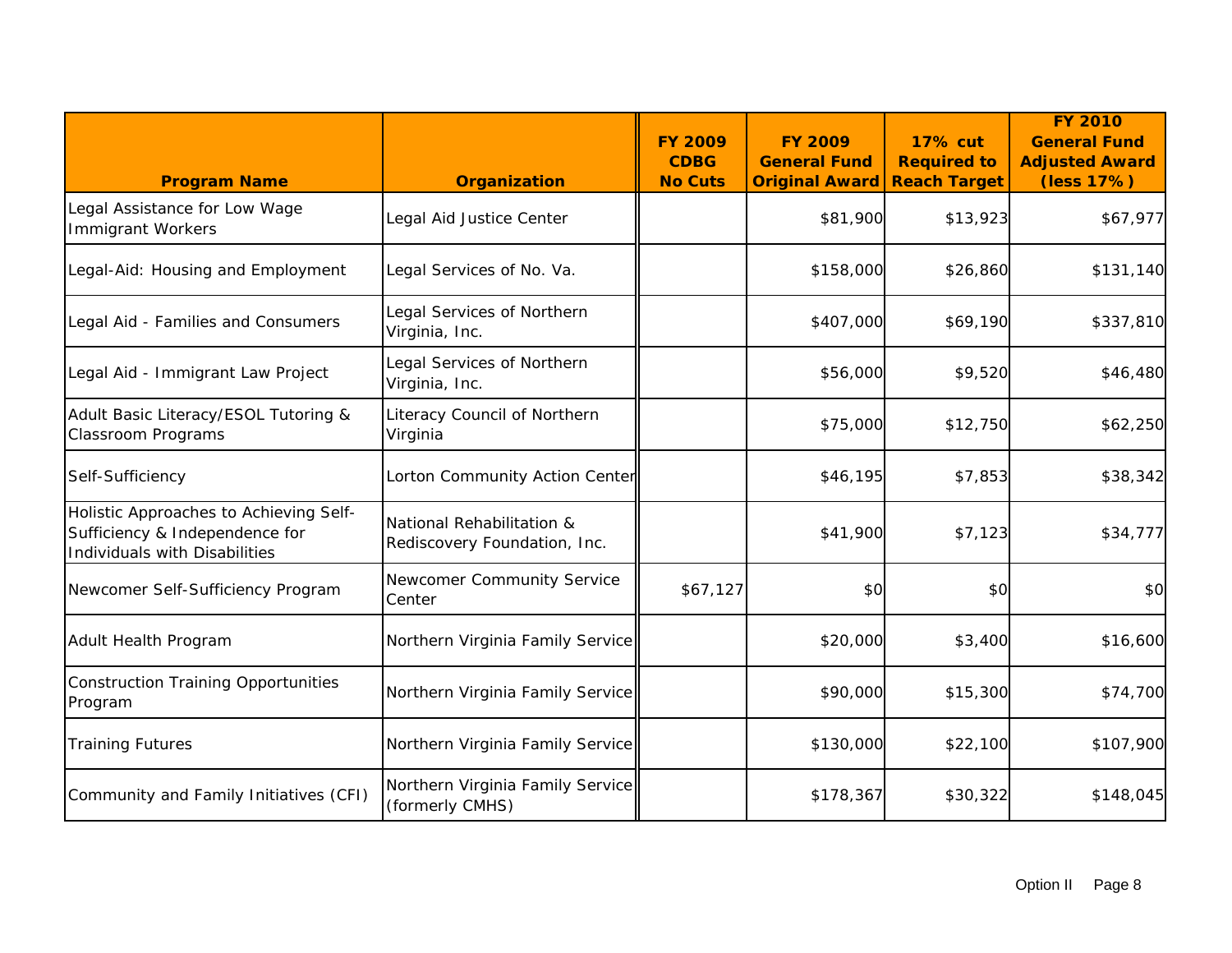| <b>Program Name</b>                                               | <b>Organization</b>                                 | <b>FY 2009</b><br><b>CDBG</b><br><b>No Cuts</b> | <b>FY 2009</b><br><b>General Fund</b><br><b>Original Award</b> | <b>17% cut</b><br><b>Required to</b><br><b>Reach Target</b> | <b>FY 2010</b><br><b>General Fund</b><br><b>Adjusted Award</b><br>(less 17%) |
|-------------------------------------------------------------------|-----------------------------------------------------|-------------------------------------------------|----------------------------------------------------------------|-------------------------------------------------------------|------------------------------------------------------------------------------|
| Multicultural Housing Program                                     | Northern Virginia Family Service<br>(formerly CMHS) |                                                 | \$37,515                                                       | \$6,378                                                     | \$31,137                                                                     |
| Multicultural Mental Health Services                              | Northern Virginia Family Service<br>(formerly CMHS) |                                                 | \$143,100                                                      | \$24,327                                                    | \$118,773                                                                    |
| Multilingual Information Referral and<br>Outreach Program (MIROP) | Northern Virginia Family Service<br>(formerly CMHS) |                                                 | \$70,171                                                       | \$11,929                                                    | \$58,242                                                                     |
| <b>Fairfax Resource Mothers</b>                                   | Northern Virginia Urban League                      |                                                 | \$310,083                                                      | \$52,714                                                    | \$257,369                                                                    |
| NOVACO Transitional Housing for Victims<br>of Domestic Violence   | NOVACO, Inc.                                        |                                                 | \$55,000                                                       | \$9,350                                                     | \$45,650                                                                     |
| American Dream Team                                               | <b>NVCC Educational Foundation</b>                  |                                                 | \$100,000                                                      | \$17,000                                                    | \$83,000                                                                     |
| Northern Virginia Community College<br>Restorative Dental Clinic  | <b>NVCC Educational Foundation</b>                  |                                                 | \$75,000                                                       | \$12,750                                                    | \$62,250                                                                     |
| Challenge to Change                                               | OAR of Fairfax County, Inc.                         |                                                 | \$606,000                                                      | \$103,020                                                   | \$502,980                                                                    |
| Pathways to Self-Sufficiency                                      | Pathway Homes, Inc.                                 |                                                 | \$60,000                                                       | \$10,200                                                    | \$49,800                                                                     |
| <b>ESL</b>                                                        | Progreso Hispano                                    |                                                 | \$30,000                                                       | \$5,100                                                     | \$24,900                                                                     |
| Immigration & Citizenship                                         | Progreso Hispano                                    |                                                 | \$70,000                                                       | \$11,900                                                    | \$58,100                                                                     |
| <b>PRS Project Hope</b>                                           | PRS, Inc.                                           |                                                 | \$83,000                                                       | \$14,110                                                    | \$68,890                                                                     |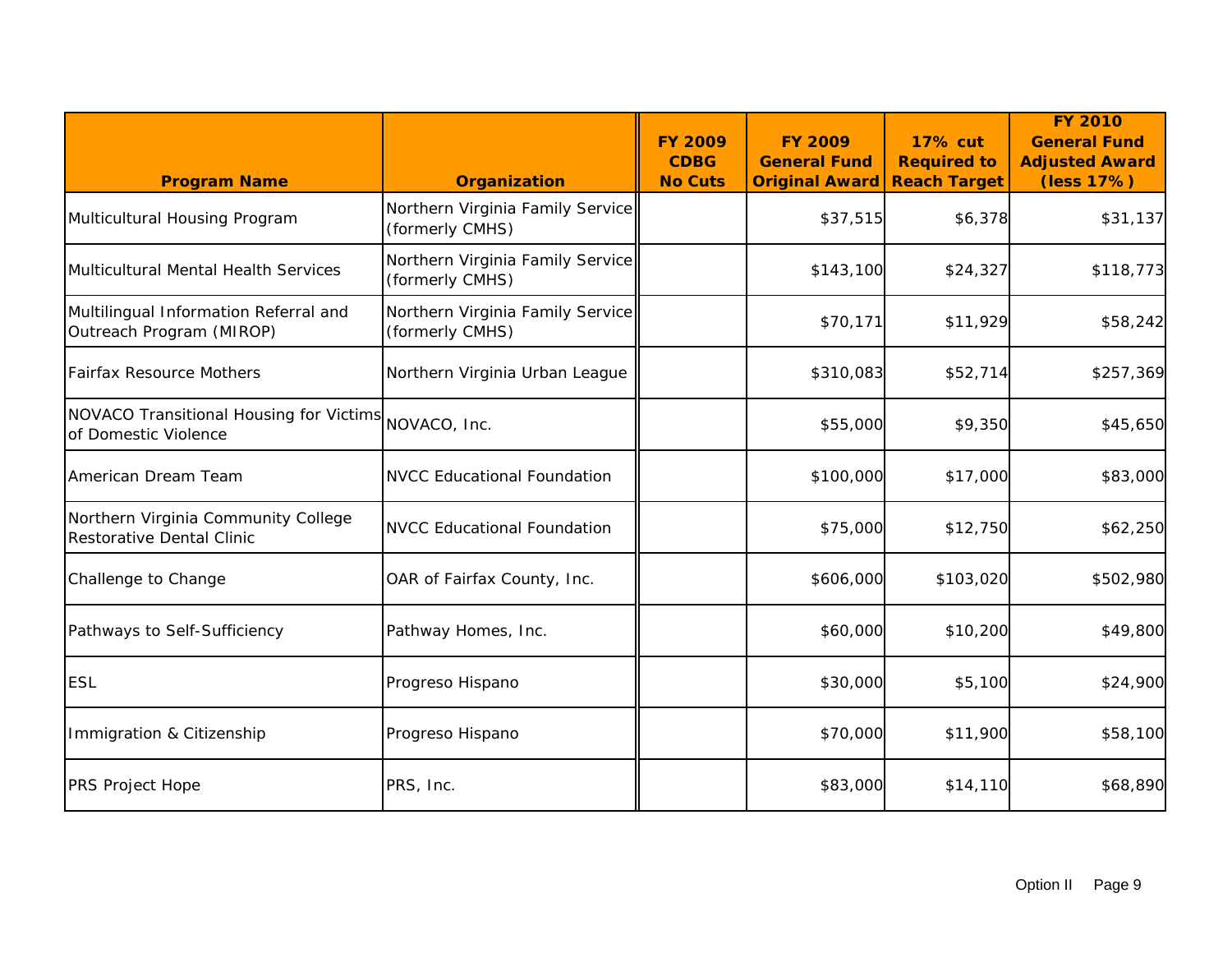| <b>Program Name</b>                                                                                           | <b>Organization</b>                                                        | <b>FY 2009</b><br><b>CDBG</b><br><b>No Cuts</b> | <b>FY 2009</b><br><b>General Fund</b><br><b>Original Award</b> | <b>17% cut</b><br><b>Required to</b><br><b>Reach Target</b> | <b>FY 2010</b><br><b>General Fund</b><br><b>Adjusted Award</b><br>(less 17%) |
|---------------------------------------------------------------------------------------------------------------|----------------------------------------------------------------------------|-------------------------------------------------|----------------------------------------------------------------|-------------------------------------------------------------|------------------------------------------------------------------------------|
| LIFT One & LIFT Two                                                                                           | <b>Residential Youth Services</b>                                          |                                                 | \$60,000                                                       | \$10,200                                                    | \$49,800                                                                     |
| Cedar Ridge Community Center Program Reston Interfaith, Inc.                                                  |                                                                            | \$63,000                                        | \$0                                                            | \$0                                                         | \$0                                                                          |
| Reston Interfaith Resources for Moving<br>Ahead Townhouse Acquisition and Rental<br>Program (CAPITAL PROJECT) | Reston Interfaith Housing<br>Corporation                                   | \$311,875                                       | \$0                                                            | \$0                                                         | \$0                                                                          |
| Emergency & Self-Sufficiency Service<br>Program                                                               | Reston Interfaith, Inc.                                                    |                                                 | \$154,000                                                      | \$26,180                                                    | \$127,820                                                                    |
| Reston Interfaith Resources for Moving<br>Ahead Housing Management,<br>Development & Education Program        | Reston Interfaith, Inc.                                                    |                                                 | \$138,720                                                      | \$23,582                                                    | \$115,138                                                                    |
| Volunteer Home Repair                                                                                         | <b>RPJ Housing Development</b><br>Corporation of the Nat'l Capital<br>Area |                                                 | \$83,000                                                       | \$14,110                                                    | \$68,890                                                                     |
| Older Job Seeker Assistance                                                                                   | Senior Employment Resources                                                |                                                 | \$30,000                                                       | \$5,100                                                     | \$24,900                                                                     |
| <b>TEC 2000</b>                                                                                               | Service Source                                                             |                                                 | \$72,000                                                       | \$12,240                                                    | \$59,760                                                                     |
| SPARC Day Program                                                                                             | Specially Adapted Resource<br>Clubs (SPARC)                                |                                                 | \$80,000                                                       | \$13,600                                                    | \$66,400                                                                     |
| Bryant Early Learning (BEL) Center                                                                            | <b>United Community Ministries</b><br>(UCM)                                |                                                 | \$85,217                                                       | \$14,487                                                    | \$70,730                                                                     |
| Workforce Development Center (WDC)                                                                            | <b>United Community Ministries</b><br>(UCM)                                |                                                 | \$133,695                                                      | \$22,728                                                    | \$110,967                                                                    |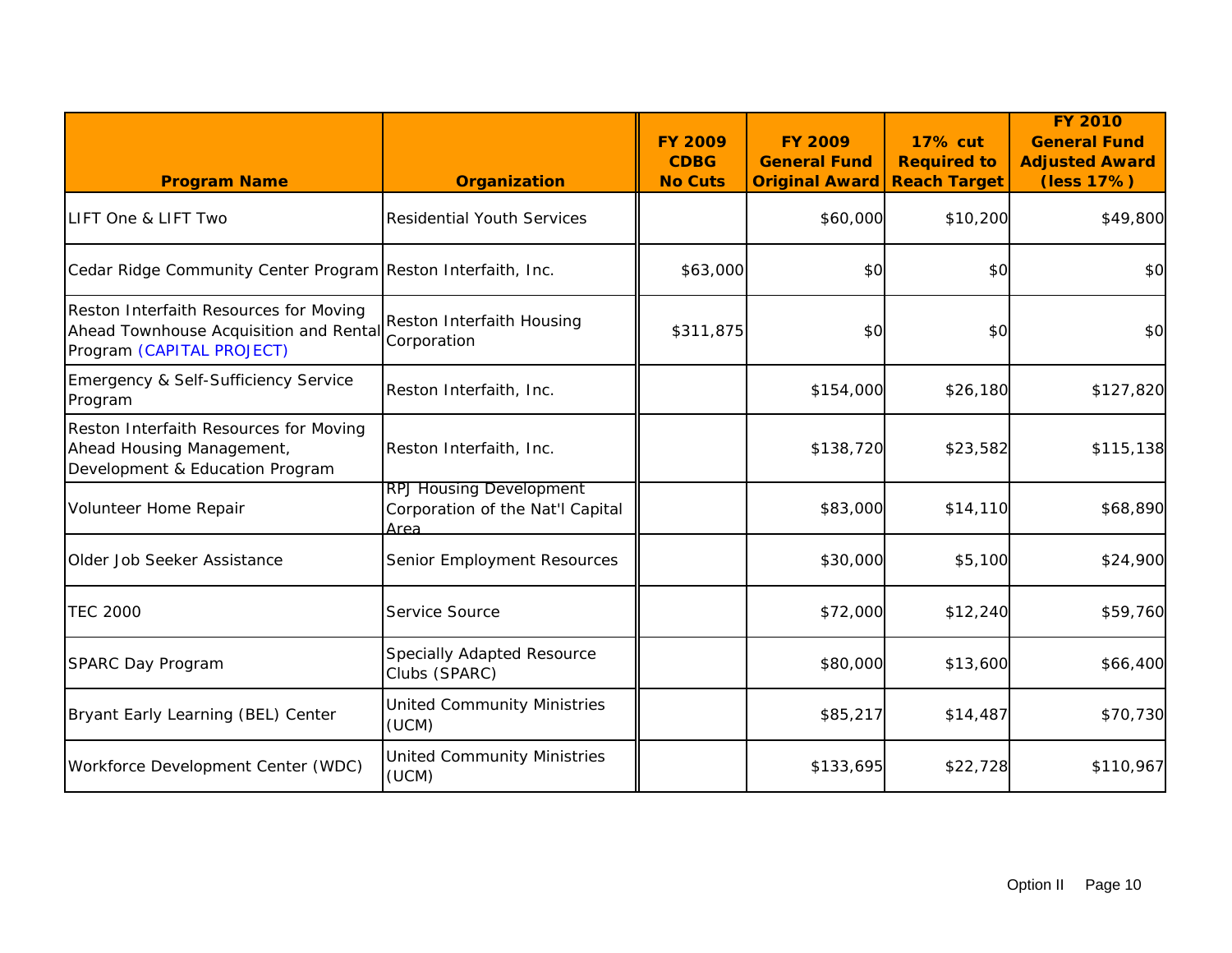|                                                                                               |                                                                     | <b>FY 2009</b><br><b>CDBG</b> | <b>FY 2009</b><br><b>General Fund</b> | <b>17% cut</b><br><b>Required to</b> | <b>FY 2010</b><br><b>General Fund</b><br><b>Adjusted Award</b> |
|-----------------------------------------------------------------------------------------------|---------------------------------------------------------------------|-------------------------------|---------------------------------------|--------------------------------------|----------------------------------------------------------------|
| <b>Program Name</b>                                                                           | <b>Organization</b><br>SUMMARY OF PRIORITY III- SELF-SUFFICIENCY    | <b>No Cuts</b>                | <b>Original Award</b>                 | <b>Reach Target</b>                  | (less 17%)                                                     |
| 62 Projects                                                                                   |                                                                     | \$1,266,124                   | \$5,619,232                           | \$955,269                            | \$4,663,963                                                    |
| Award for FY 2010 (GF & CDBG)                                                                 |                                                                     |                               |                                       |                                      | \$5,930,087                                                    |
|                                                                                               | <b>PRIORITY IV - ONGOING ASSISTANCE FOR INDEPENDENT LIVING</b>      |                               |                                       |                                      |                                                                |
| <b>APD Housing Administration</b>                                                             | Alliance for the Physically<br>Disabled, Inc.                       |                               | \$50,000                              | \$8,500                              | \$41,500                                                       |
| Ongoing Assistance for Independent<br>Living                                                  | Lorton Community Action Center                                      |                               | \$5,850                               | \$995                                | \$4,856                                                        |
| <b>Expanding Supportive Housing for</b><br>Homeless Families (CAPITAL PROJECT<br>2009 ONLY) * | New Hope Housing, Inc.                                              | \$333,000                     | \$0                                   | \$0                                  | \$0                                                            |
| Housing First for Homeless Women<br>(CAPITAL PROJECT 2009 ONLY)*                              | New Hope Housing, Inc.                                              | \$136,500                     | \$0                                   | \$0                                  | \$0                                                            |
| Affordable Rental & Supportive Housing<br>Program (CAPITAL PROJECT 2010<br>ONLY)\$415,000     | RPJ Housing Development<br>Corporation of the Nat'l Capital<br>Area |                               |                                       |                                      |                                                                |
| <b>Transportation Services</b>                                                                | Northern Virginia AIDS Ministry                                     |                               | \$22,562                              | \$3,836                              | \$18,726                                                       |
| Northern Virginia Dental Clinic                                                               | Northern Virginia Dental Clinic,<br>Inc.                            |                               | \$96,000                              | \$16,320                             | \$79,680                                                       |
| Affordable Rental & Supportive Housing<br>Program Administration                              | <b>RPJ Housing Development</b><br>Corp.of the Nat'l Capital Area    |                               | \$25,500                              | \$4,335                              | \$21,165                                                       |